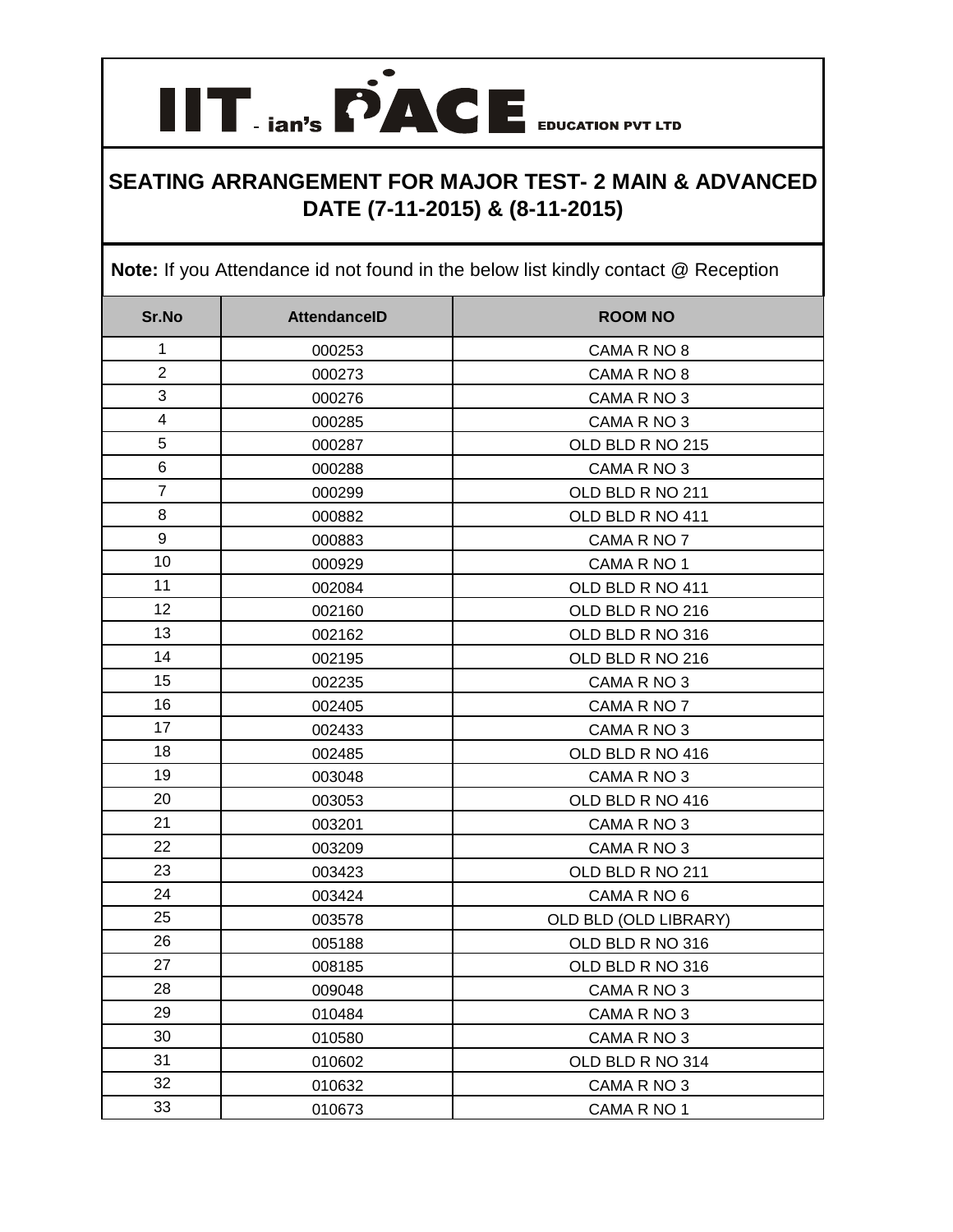|    | <b>AttendanceID</b> | <b>ROOM NO</b>        |
|----|---------------------|-----------------------|
| 34 | 010682              | OLD BLD (OLD LIBRARY) |
| 35 | 010803              | OLD BLD R NO 314      |
| 36 | 010857              | CAMA R NO 8           |
| 37 | 011014              | CAMA R NO 7           |
| 38 | 011049              | CAMA R NO 8           |
| 39 | 011654              | OLD BLD R NO 216      |
| 40 | 011664              | CAMA R NO 3           |
| 41 | 011754              | CAMA R NO 2           |
| 42 | 011767              | CAMA R NO 8           |
| 43 | 011932              | CAMA R NO 1           |
| 44 | 011953              | OLD BLD (OLD LIBRARY) |
| 45 | 012770              | OLD BLD R NO 316      |
| 46 | 012973              | CAMA R NO 5           |
| 47 | 013182              | CAMA R NO 1           |
| 48 | 014232              | CAMA R NO 9           |
| 49 | 014339              | CAMA R NO 3           |
| 50 | 014671              | OLD BLD (OLD LIBRARY) |
| 51 | 015655              | CAMA R NO 6           |
| 52 | 015656              | CAMA R NO 3           |
| 53 | 016561              | CAMA R NO 3           |
| 54 | 018309              | CAMA R NO 3           |
| 55 | 018430              | CAMA R NO 8           |
| 56 | 018662              | CAMA R NO 1           |
| 57 | 018720              | CAMA R NO 3           |
| 58 | 019010              | CAMA R NO 3           |
| 59 | 019017              | OLD BLD R NO 215      |
| 60 | 019038              | CAMA R NO 8           |
| 61 | 019143              | CAMA R NO 3           |
| 62 | 019319              | CAMA R NO 8           |
| 63 | 020215              | CAMA R NO 6           |
| 64 | 020326              | CAMA R NO 2           |
| 65 | 021294              | CAMA R NO 3           |
| 66 | 021751              | OLD BLD R NO 215      |
| 67 | 021931              | CAMA R NO 1           |
| 68 | 021956              | CAMA R NO 3           |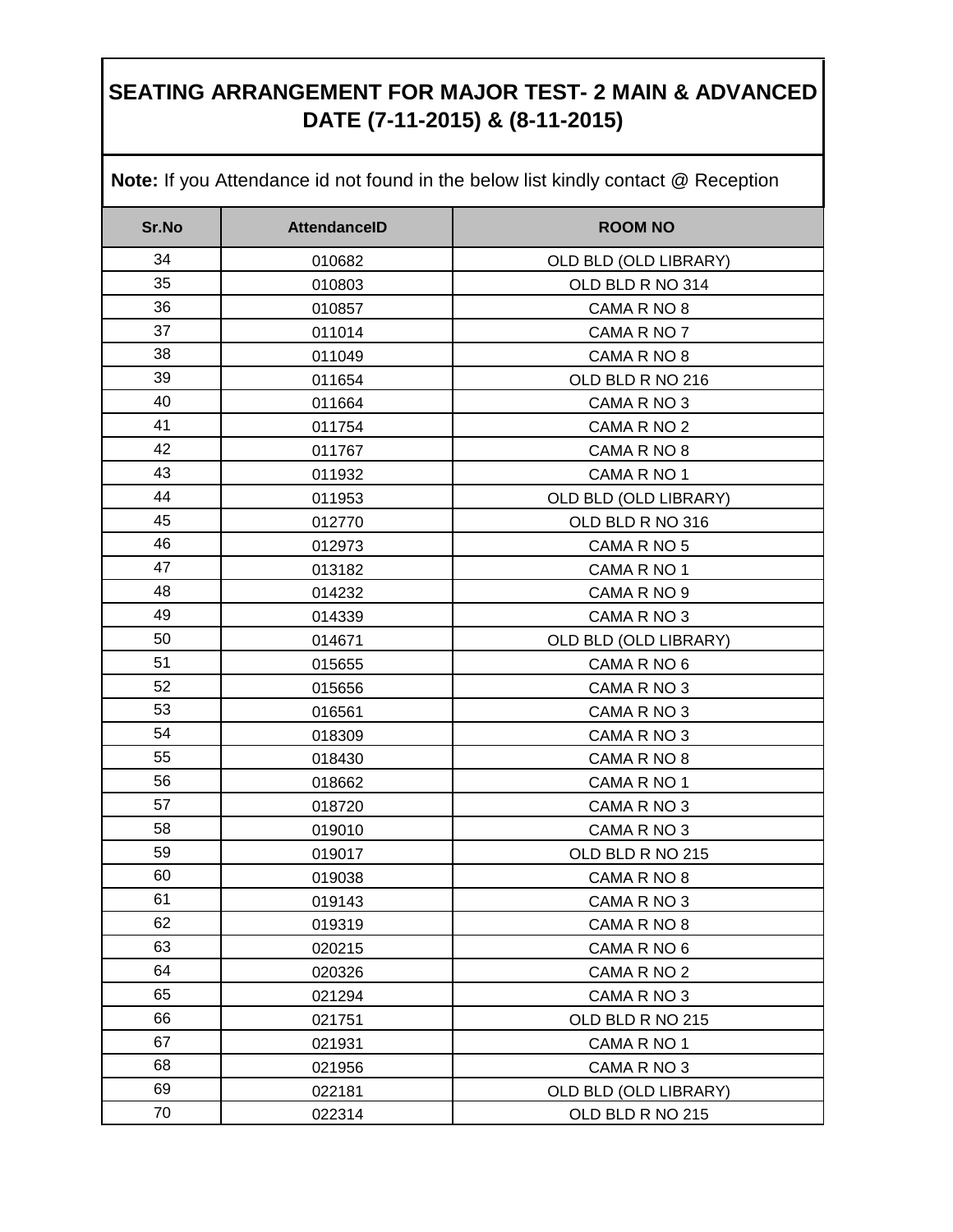|       | Note: If you Attendance id not found in the below list kindly contact @ Reception |                  |  |
|-------|-----------------------------------------------------------------------------------|------------------|--|
| Sr.No | <b>AttendanceID</b>                                                               | <b>ROOM NO</b>   |  |
| 71    | 022746                                                                            | OLD BLD R NO 411 |  |
| 72    | 022782                                                                            | CAMA R NO 3      |  |
| 73    | 024217                                                                            | CAMA R NO 5      |  |
| 74    | 024837                                                                            | CAMA R NO 3      |  |
| 75    | 026091                                                                            | CAMA R NO 3      |  |
| 76    | 026606                                                                            | CAMA R NO 5      |  |
| 77    | 026608                                                                            | OLD BLD R NO 416 |  |
| 78    | 026615                                                                            | OLD BLD R NO 314 |  |
| 79    | 026617                                                                            | OLD BLD R NO 316 |  |
| 80    | 026620                                                                            | CAMA R NO 9      |  |
| 81    | 026631                                                                            | OLD BLD R NO 215 |  |
| 82    | 026636                                                                            | OLD BLD R NO 314 |  |
| 83    | 026637                                                                            | CAMA R NO 1      |  |
| 84    | 026647                                                                            | CAMA R NO 6      |  |
| 85    | 026650                                                                            | CAMA R NO 3      |  |
| 86    | 026662                                                                            | CAMA R NO 3      |  |
| 87    | 026673                                                                            | CAMA R NO 1      |  |
| 88    | 026675                                                                            | CAMA R NO 7      |  |
| 89    | 026679                                                                            | CAMA R NO 2      |  |
| 90    | 026682                                                                            | OLD BLD R NO 416 |  |
| 91    | 026696                                                                            | CAMA R NO 8      |  |
| 92    | 026700                                                                            | CAMA R NO 2      |  |
| 93    | 026702                                                                            | CAMA R NO 7      |  |
| 94    | 026703                                                                            | OLD BLD R NO 316 |  |
| 95    | 026706                                                                            | CAMA R NO 2      |  |
| 96    | 026707                                                                            | OLD BLD R NO 411 |  |
| 97    | 026708                                                                            | CAMA R NO 7      |  |
| 98    | 026711                                                                            | CAMA R NO 9      |  |
| 99    | 026717                                                                            | OLD BLD R NO 316 |  |
| 100   | 026718                                                                            | CAMA R NO 9      |  |
| 101   | 026719                                                                            | CAMA R NO 3      |  |
| 102   | 026725                                                                            | CAMA R NO 3      |  |
| 103   | 026726                                                                            | OLD BLD R NO 314 |  |
| 104   | 026727                                                                            | OLD BLD R NO 314 |  |
| 105   | 026728                                                                            | OLD BLD R NO 416 |  |
| 106   | 026729                                                                            | OLD BLD R NO 211 |  |
| 107   | 026734                                                                            | CAMA R NO 3      |  |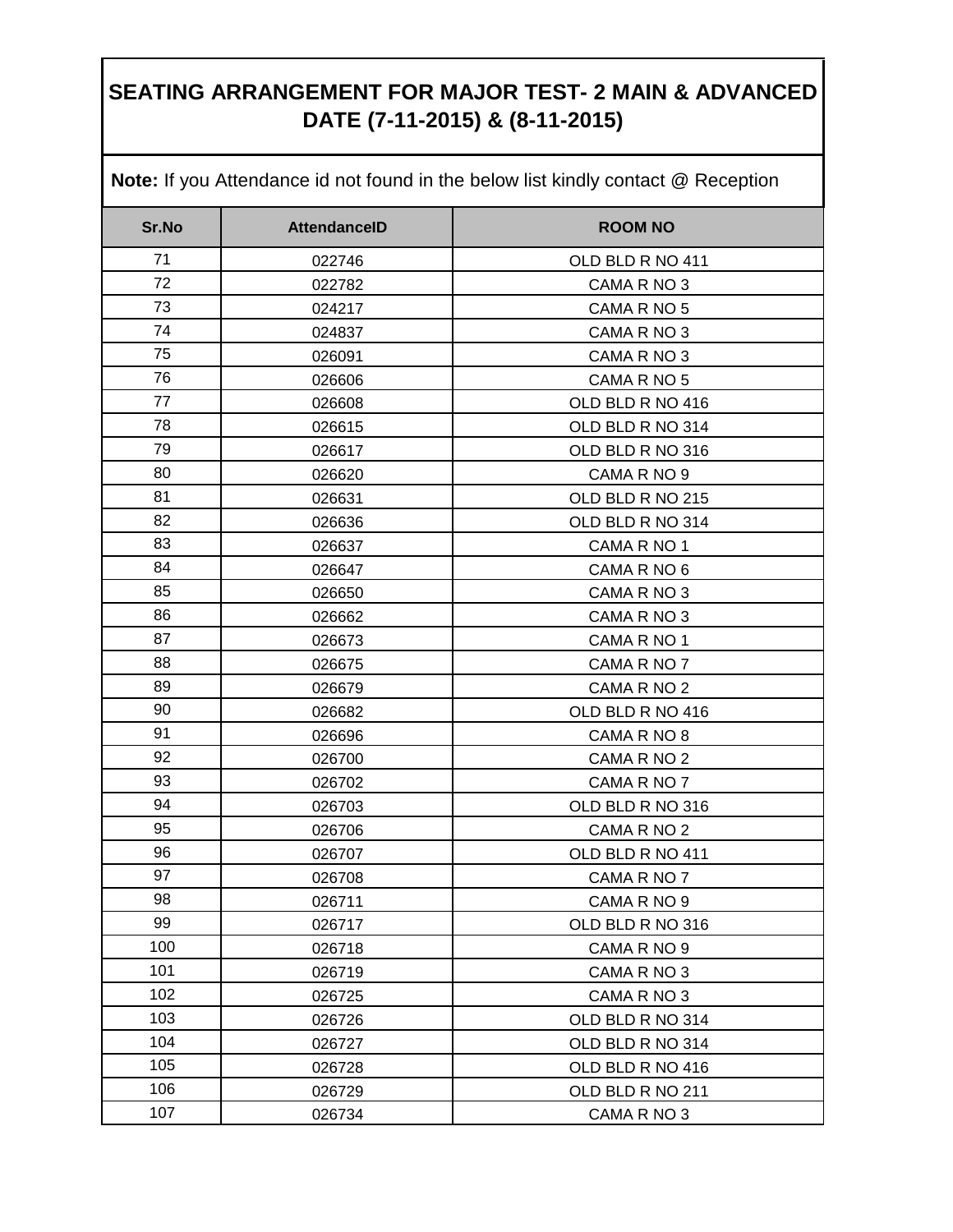| <b>Note:</b> If you Attendance id not found in the below list kindly contact @ Reception |                     |                       |
|------------------------------------------------------------------------------------------|---------------------|-----------------------|
| Sr.No                                                                                    | <b>AttendanceID</b> | <b>ROOM NO</b>        |
| 108                                                                                      | 026735              | CAMA R NO 1           |
| 109                                                                                      | 026736              | CAMA R NO 5           |
| 110                                                                                      | 026739              | OLD BLD R NO 316      |
| 111                                                                                      | 026740              | CAMA R NO 3           |
| 112                                                                                      | 026741              | CAMA R NO 7           |
| 113                                                                                      | 026742              | OLD BLD R NO 314      |
| 114                                                                                      | 026752              | OLD BLD R NO 416      |
| 115                                                                                      | 026757              | OLD BLD R NO 416      |
| 116                                                                                      | 026758              | OLD BLD R NO 416      |
| 117                                                                                      | 026759              | OLD BLD R NO 316      |
| 118                                                                                      | 026760              | OLD BLD R NO 316      |
| 119                                                                                      | 026763              | OLD BLD R NO 411      |
| 120                                                                                      | 026770              | OLD BLD R NO 411      |
| 121                                                                                      | 026773              | CAMA R NO 2           |
| 122                                                                                      | 026775              | OLD BLD (OLD LIBRARY) |
| 123                                                                                      | 026777              | OLD BLD R NO 215      |
| 124                                                                                      | 026782              | CAMA R NO 8           |
| 125                                                                                      | 026792              | CAMA R NO 9           |
| 126                                                                                      | 026793              | OLD BLD R NO 216      |
| 127                                                                                      | 026794              | OLD BLD (OLD LIBRARY) |
| 128                                                                                      | 026797              | OLD BLD R NO 316      |
| 129                                                                                      | 026806              | OLD BLD R NO 216      |
| 130                                                                                      | 026818              | OLD BLD R NO 316      |
| 131                                                                                      | 026819              | CAMA R NO 8           |
| 132                                                                                      | 026820              | OLD BLD R NO 316      |
| 133                                                                                      | 026823              | OLD BLD R NO 216      |
| 134                                                                                      | 026826              | CAMA R NO 8           |
| 135                                                                                      | 026831              | CAMA R NO 3           |
| 136                                                                                      | 026834              | OLD BLD R NO 216      |
| 137                                                                                      | 026836              | OLD BLD (OLD LIBRARY) |
| 138                                                                                      | 026839              | CAMA R NO 2           |
| 139                                                                                      | 026843              | CAMA R NO 3           |
| 140                                                                                      | 026846              | OLD BLD (OLD LIBRARY) |
| 141                                                                                      | 026849              | OLD BLD R NO 411      |
| 142                                                                                      | 026850              | OLD BLD R NO 215      |
| 143                                                                                      | 026854              | CAMA R NO 2           |
| 144                                                                                      | 026855              | OLD BLD R NO 216      |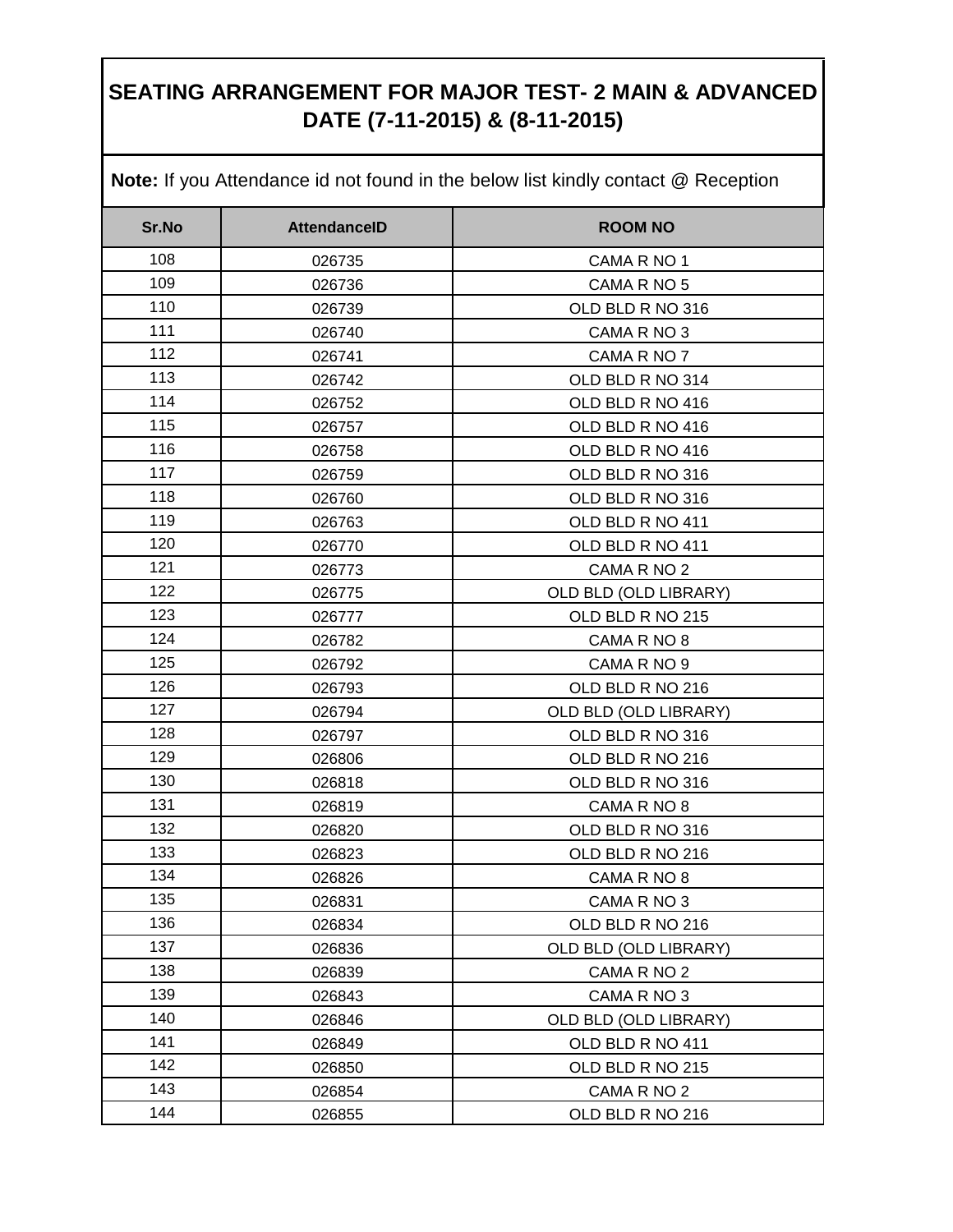| Sr.No | <b>AttendanceID</b> | <b>ROOM NO</b>        |
|-------|---------------------|-----------------------|
| 145   | 026863              | CAMA R NO 6           |
| 146   | 026867              | CAMA R NO 2           |
| 147   | 026877              | CAMA R NO 3           |
| 148   | 026884              | OLD BLD R NO 211      |
| 149   | 026889              | OLD BLD R NO 216      |
| 150   | 026890              | CAMA R NO 9           |
| 151   | 026893              | OLD BLD R NO 314      |
| 152   | 026896              | OLD BLD R NO 316      |
| 153   | 026898              | OLD BLD R NO 411      |
| 154   | 026904              | CAMA R NO 5           |
| 155   | 026921              | CAMA R NO 1           |
| 156   | 026926              | CAMA R NO 5           |
| 157   | 026928              | CAMA R NO 5           |
| 158   | 026935              | CAMA R NO 6           |
| 159   | 026946              | CAMA R NO 6           |
| 160   | 026950              | CAMA R NO 7           |
| 161   | 026952              | OLD BLD R NO 314      |
| 162   | 026962              | OLD BLD (OLD LIBRARY) |
| 163   | 026963              | OLD BLD R NO 316      |
| 164   | 026965              | OLD BLD R NO 314      |
| 165   | 026971              | OLD BLD R NO 314      |
| 166   | 026974              | CAMA R NO 9           |
| 167   | 026978              | OLD BLD R NO 314      |
| 168   | 026981              | CAMA R NO 2           |
| 169   | 026987              | CAMA R NO 7           |
| 170   | 026993              | OLD BLD R NO 216      |
| 171   | 026994              | CAMA R NO 2           |
| 172   | 026995              | OLD BLD R NO 211      |
| 173   | 026998              | OLD BLD (OLD LIBRARY) |
| 174   | 026999              | OLD BLD (OLD LIBRARY) |
| 175   | 027003              | OLD BLD R NO 314      |
| 176   | 027011              | CAMA R NO 6           |
| 177   | 027021              | OLD BLD R NO 411      |
| 178   | 027024              | OLD BLD R NO 411      |
| 179   | 027032              | CAMA R NO 5           |
| 180   | 027033              | CAMA R NO 6           |
| 181   | 027035              | CAMA R NO 3           |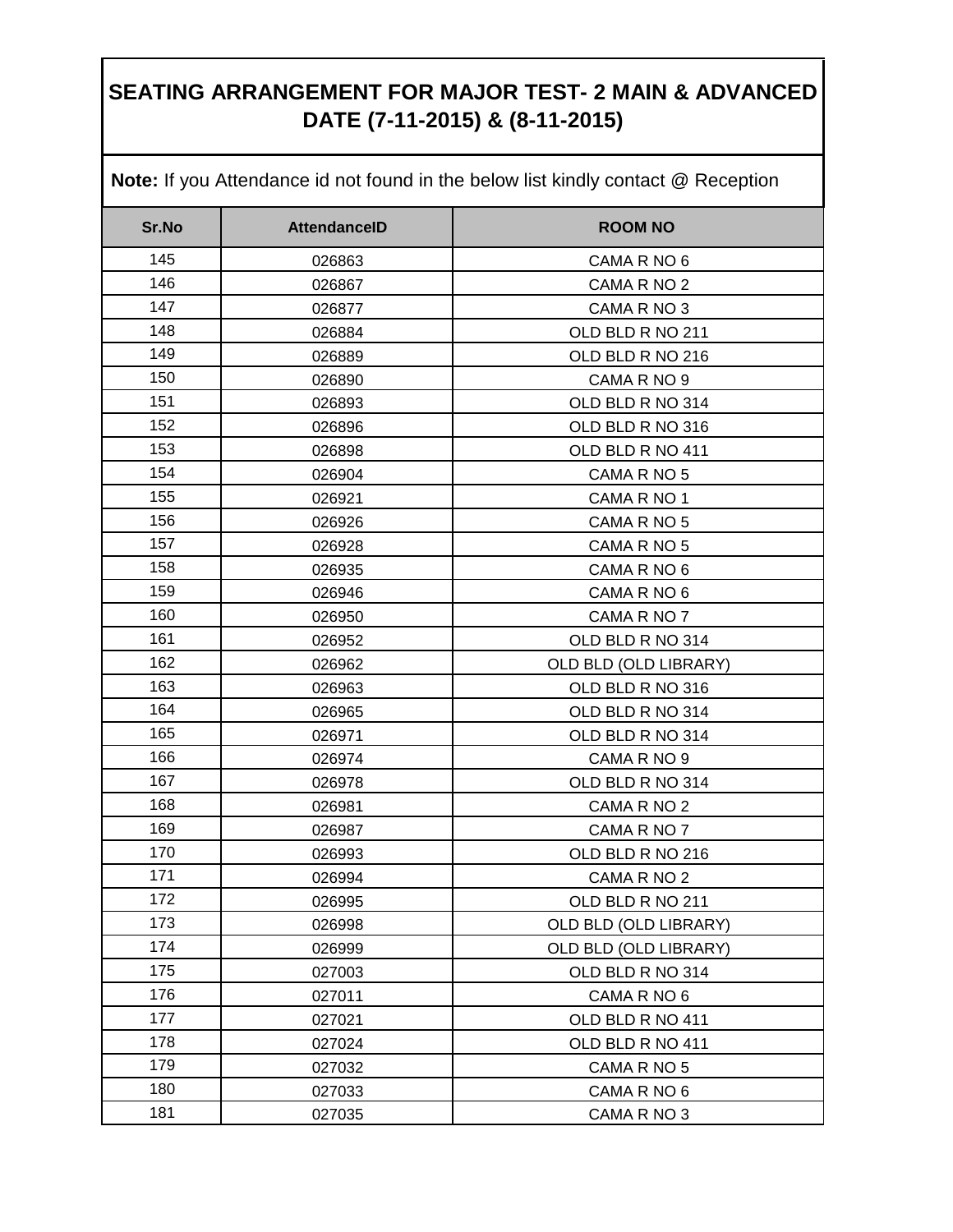| Sr.No      | <b>AttendanceID</b> | <b>ROOM NO</b>                            |
|------------|---------------------|-------------------------------------------|
| 182        | 027037              | CAMA R NO 6                               |
| 183        | 027040              | CAMA R NO 3                               |
| 184        | 027041              | OLD BLD (OLD LIBRARY)                     |
| 185        | 027042              | CAMA R NO 3                               |
| 186        | 027047              | CAMA R NO 1                               |
| 187        | 027048              | OLD BLD R NO 314                          |
| 188        | 027055              | OLD BLD R NO 316                          |
| 189        | 027066              | OLD BLD R NO 216                          |
| 190        | 027072              | OLD BLD R NO 216                          |
| 191        | 027074              | CAMA R NO 7                               |
| 192        | 027076              | CAMA R NO 6                               |
| 193        | 027087              | OLD BLD R NO 215                          |
| 194        | 027088              | CAMA R NO 1                               |
| 195        | 027089              | CAMA R NO 5                               |
| 196        | 027091              | CAMA R NO 3                               |
| 197        | 027098              | OLD BLD (OLD LIBRARY)                     |
| 198        | 027100              | CAMA R NO 6                               |
| 199        | 027103              | CAMA R NO 9                               |
| 200        | 027110              | OLD BLD R NO 216                          |
| 201        | 027111              | CAMA R NO 7                               |
| 202        | 027114              | OLD BLD R NO 316                          |
| 203        | 027122              | CAMA R NO 1                               |
| 204        | 027124              | CAMA R NO 2                               |
| 205        | 027126              | OLD BLD R NO 411                          |
| 206        | 027129              | OLD BLD R NO 216                          |
| 207        | 027133              | OLD BLD R NO 411                          |
| 208        | 027138              | CAMA R NO 2                               |
| 209        | 027141              | CAMA R NO 2                               |
| 210        | 027148              | CAMA R NO 5                               |
| 211        | 027157              | OLD BLD R NO 411                          |
| 212        | 027159              | CAMA R NO 5                               |
| 213        | 027166              | CAMA R NO 1                               |
| 214        | 027167              | CAMA R NO 5                               |
| 215        | 027168              | CAMA R NO 1                               |
| 216        | 027170              | OLD BLD R NO 316                          |
| 217<br>218 | 027171<br>027174    | OLD BLD (OLD LIBRARY)<br>OLD BLD R NO 316 |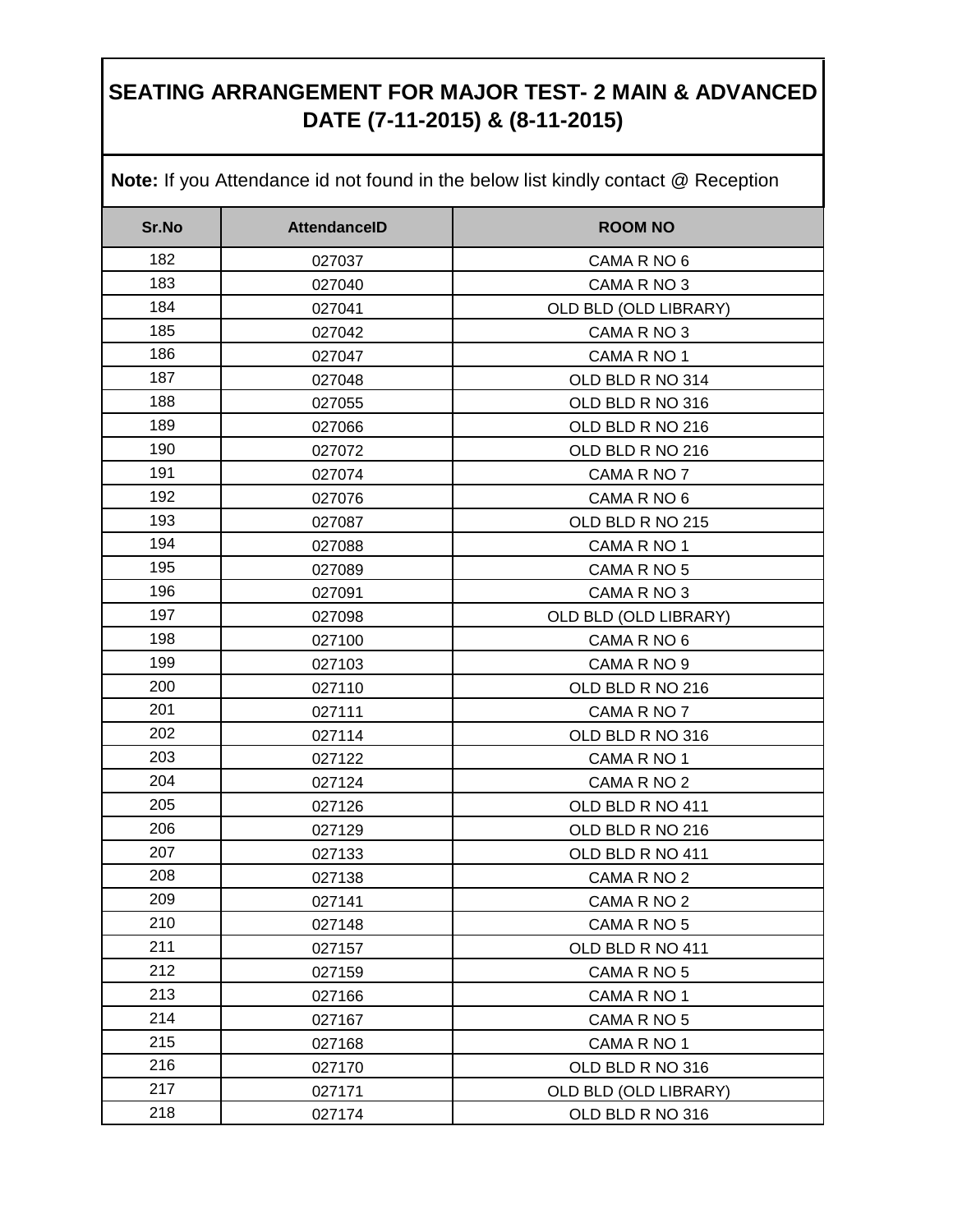| Sr.No | <b>AttendanceID</b> | <b>ROOM NO</b>        |
|-------|---------------------|-----------------------|
| 219   | 027177              | CAMA R NO 8           |
| 220   | 027178              | OLD BLD R NO 316      |
| 221   | 027210              | CAMA R NO 8           |
| 222   | 027214              | CAMA R NO 5           |
| 223   | 027218              | CAMA R NO 2           |
| 224   | 027223              | CAMA R NO 8           |
| 225   | 027227              | CAMA R NO 1           |
| 226   | 027231              | CAMA R NO 7           |
| 227   | 027233              | OLD BLD (OLD LIBRARY) |
| 228   | 027242              | CAMA R NO 5           |
| 229   | 027244              | OLD BLD R NO 215      |
| 230   | 027247              | OLD BLD R NO 211      |
| 231   | 027249              | OLD BLD (OLD LIBRARY) |
| 232   | 027288              | OLD BLD R NO 314      |
| 233   | 027303              | CAMA R NO 7           |
| 234   | 027324              | CAMA R NO 3           |
| 235   | 027354              | CAMA R NO 2           |
| 236   | 027359              | OLD BLD R NO 411      |
| 237   | 027361              | OLD BLD R NO 216      |
| 238   | 027363              | OLD BLD R NO 316      |
| 239   | 027367              | CAMA R NO 6           |
| 240   | 027425              | OLD BLD R NO 416      |
| 241   | 027430              | OLD BLD R NO 215      |
| 242   | 027457              | OLD BLD R NO 411      |
| 243   | 027487              | CAMA R NO 8           |
| 244   | 027497              | CAMA R NO 7           |
| 245   | 027557              | OLD BLD R NO 411      |
| 246   | 027559              | OLD BLD R NO 314      |
| 247   | 027560              | OLD BLD R NO 314      |
| 248   | 027583              | OLD BLD R NO 216      |
| 249   | 027633              | OLD BLD (OLD LIBRARY) |
| 250   | 027656              | OLD BLD R NO 314      |
| 251   | 027667              | CAMA R NO 7           |
| 252   | 027707              | CAMA R NO 1           |
| 253   | 027742              | CAMA R NO 9           |
| 254   | 027754              | OLD BLD R NO 416      |
| 255   | 027783              | CAMA R NO 9           |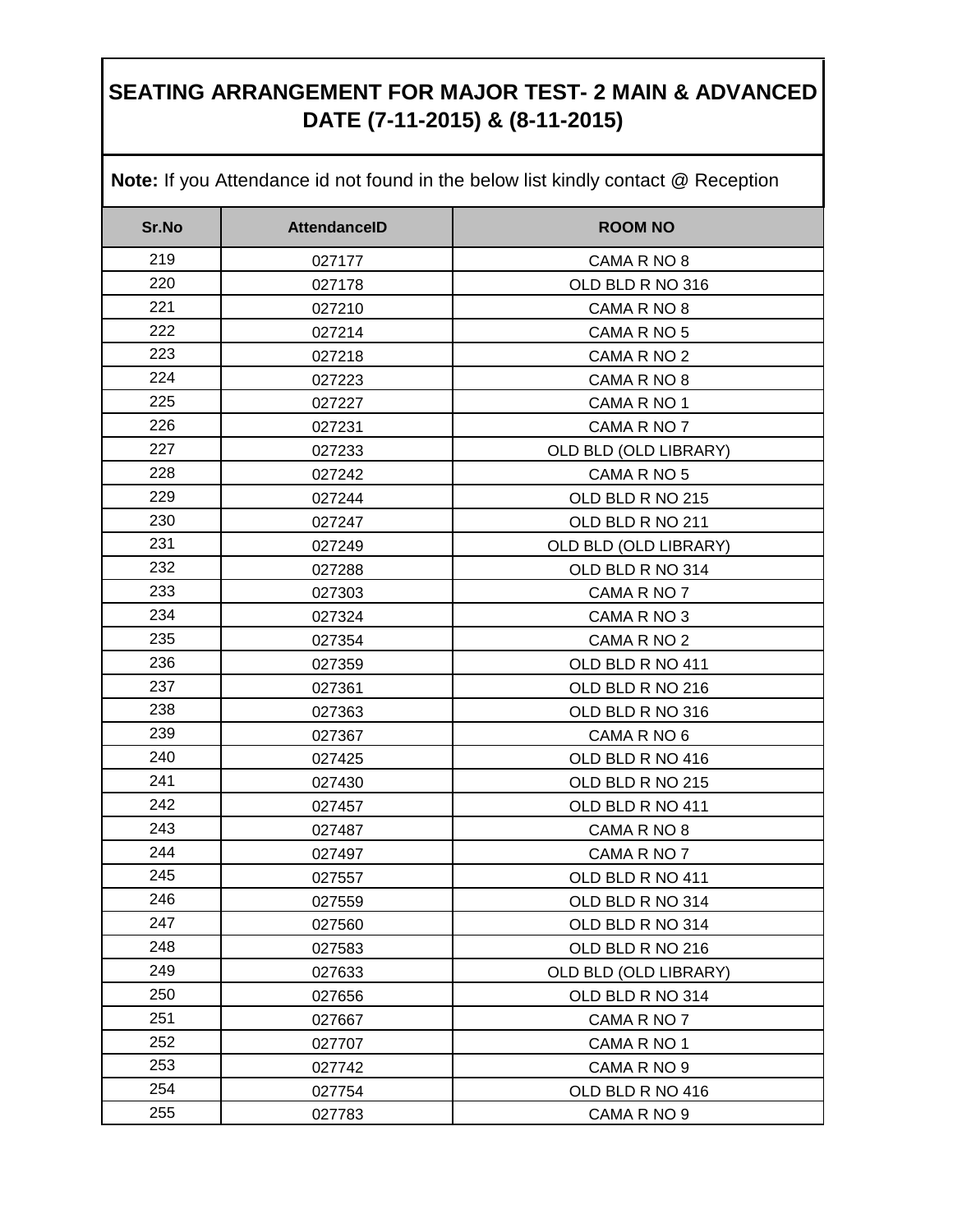| Sr.No | <b>AttendanceID</b> | <b>ROOM NO</b>        |
|-------|---------------------|-----------------------|
| 256   | 027797              | CAMA R NO 9           |
| 257   | 027804              | CAMA R NO 9           |
| 258   | 027928              | OLD BLD (OLD LIBRARY) |
| 259   | 027944              | CAMA R NO 7           |
| 260   | 027945              | CAMA R NO 8           |
| 261   | 027959              | OLD BLD R NO 314      |
| 262   |                     |                       |
|       | 027983              | CAMA R NO 8           |
| 263   | 027985              | OLD BLD R NO 215      |
| 264   | 027986              | OLD BLD R NO 416      |
| 265   | 027996              | CAMA R NO 2           |
| 266   | 028018              | OLD BLD R NO 316      |
| 267   | 028079              | OLD BLD R NO 216      |
| 268   | 028099              | OLD BLD R NO 411      |
| 269   | 028104              | CAMA R NO 2           |
| 270   | 028149              | OLD BLD (OLD LIBRARY) |
| 271   | 028158              | OLD BLD R NO 411      |
| 272   | 028238              | CAMA R NO 7           |
| 273   | 028330              | CAMA R NO 9           |
| 274   | 028452              | CAMA R NO 7           |
| 275   | 028475              | CAMA R NO 9           |
| 276   | 028502              | CAMA R NO 7           |
| 277   | 028574              | CAMA R NO 2           |
| 278   | 028581              | CAMA R NO 8           |
| 279   | 028656              | OLD BLD R NO 216      |
| 280   | 028667              | CAMA R NO 9           |
| 281   | 028670              | CAMA R NO 6           |
| 282   | 028693              | OLD BLD R NO 211      |
| 283   | 028716              | CAMA R NO 5           |
| 284   | 028719              | OLD BLD R NO 216      |
| 285   | 028782              | OLD BLD R NO 416      |
| 286   | 028783              | OLD BLD (OLD LIBRARY) |
| 287   | 028801              | OLD BLD R NO 215      |
| 288   | 028804              | OLD BLD R NO 215      |
| 289   | 028816              | OLD BLD R NO 216      |
| 290   | 028817              | CAMA R NO 8           |
| 291   | 028828              | CAMA R NO 6           |
| 292   | 028831              | OLD BLD R NO 314      |
| 293   | 028833              | OLD BLD (OLD LIBRARY) |
| 294   | 028839              | CAMA R NO 2           |
| 295   | 028848              | OLD BLD R NO 211      |
| 296   | 028866              | CAMA R NO 7           |
| 297   | 028868              | CAMA R NO 9           |
| 298   | 028882              | CAMA R NO 2           |
| 299   | 028901              | CAMA R NO 8           |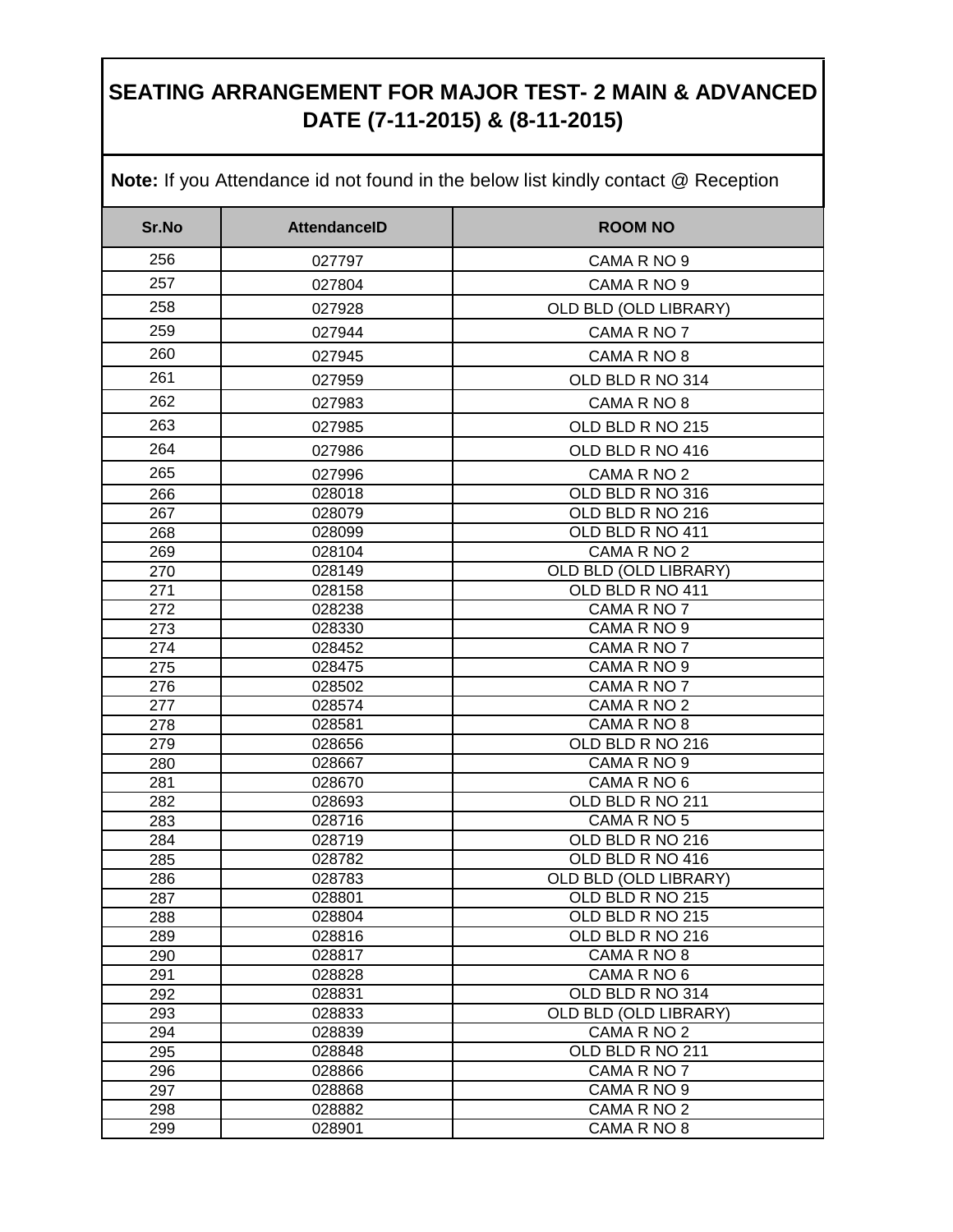|       | <b>Note:</b> If you Attendance id not found in the below list kindly contact @ Reception |                       |  |
|-------|------------------------------------------------------------------------------------------|-----------------------|--|
| Sr.No | <b>AttendanceID</b>                                                                      | <b>ROOM NO</b>        |  |
| 300   | 028912                                                                                   | CAMA R NO 3           |  |
| 301   | 028917                                                                                   | CAMA R NO 1           |  |
| 302   | 028923                                                                                   | CAMA R NO 3           |  |
| 303   | 028944                                                                                   | OLD BLD R NO 314      |  |
| 304   | 028946                                                                                   | OLD BLD R NO 316      |  |
| 305   | 028952                                                                                   | OLD BLD R NO 216      |  |
| 306   | 028955                                                                                   | OLD BLD R NO 411      |  |
| 307   | 028958                                                                                   | OLD BLD R NO 314      |  |
| 308   | 028992                                                                                   | OLD BLD R NO 316      |  |
| 309   | 029018                                                                                   | OLD BLD R NO 211      |  |
| 310   | 029022                                                                                   | OLD BLD R NO 314      |  |
| 311   | 029030                                                                                   | OLD BLD R NO 314      |  |
| 312   | 029040                                                                                   | CAMA R NO 7           |  |
| 313   | 029053                                                                                   | CAMA R NO 1           |  |
| 314   | 029071                                                                                   | OLD BLD R NO 316      |  |
| 315   | 029078                                                                                   | OLD BLD (OLD LIBRARY) |  |
| 316   | 029082                                                                                   | CAMA R NO 1           |  |
| 317   | 029086                                                                                   | OLD BLD R NO 416      |  |
| 318   | 029099                                                                                   | CAMA R NO 1           |  |
| 319   | 029113                                                                                   | CAMA R NO 6           |  |
| 320   | 029114                                                                                   | CAMA R NO 7           |  |
| 321   | 029117                                                                                   | OLD BLD R NO 411      |  |
| 322   | 029122                                                                                   | CAMA R NO 9           |  |
| 323   | 029136                                                                                   | CAMA R NO 7           |  |
| 324   | 029137                                                                                   | OLD BLD R NO 411      |  |
| 325   | 029141                                                                                   | OLD BLD R NO 416      |  |
| 326   | 029144                                                                                   | OLD BLD R NO 416      |  |
| 327   | 029153                                                                                   | CAMA R NO 2           |  |
| 328   | 029164                                                                                   | OLD BLD R NO 314      |  |
| 329   | 029166                                                                                   | CAMA R NO 2           |  |
| 330   | 029167                                                                                   | OLD BLD R NO 416      |  |
| 331   | 029170                                                                                   | OLD BLD (OLD LIBRARY) |  |
| 332   | 029172                                                                                   | OLD BLD R NO 411      |  |
| 333   | 029178                                                                                   | CAMA R NO 3           |  |
| 334   | 029186                                                                                   | CAMA R NO 1           |  |
| 335   | 029190                                                                                   | CAMA R NO 7           |  |
| 336   | 029191                                                                                   | OLD BLD R NO 416      |  |
| 337   | 029192                                                                                   | CAMA R NO 9           |  |
| 338   | 029193                                                                                   | OLD BLD R NO 215      |  |
| 339   | 029196                                                                                   | CAMA R NO 1           |  |
| 340   | 029198                                                                                   | CAMA R NO 2           |  |
| 341   | 029205                                                                                   | CAMA R NO 6           |  |
| 342   | 029209                                                                                   | OLD BLD R NO 215      |  |
| 343   | 029210                                                                                   | OLD BLD R NO 211      |  |
| 344   | 029215                                                                                   | OLD BLD (OLD LIBRARY) |  |
| 345   | 029219                                                                                   | OLD BLD R NO 216      |  |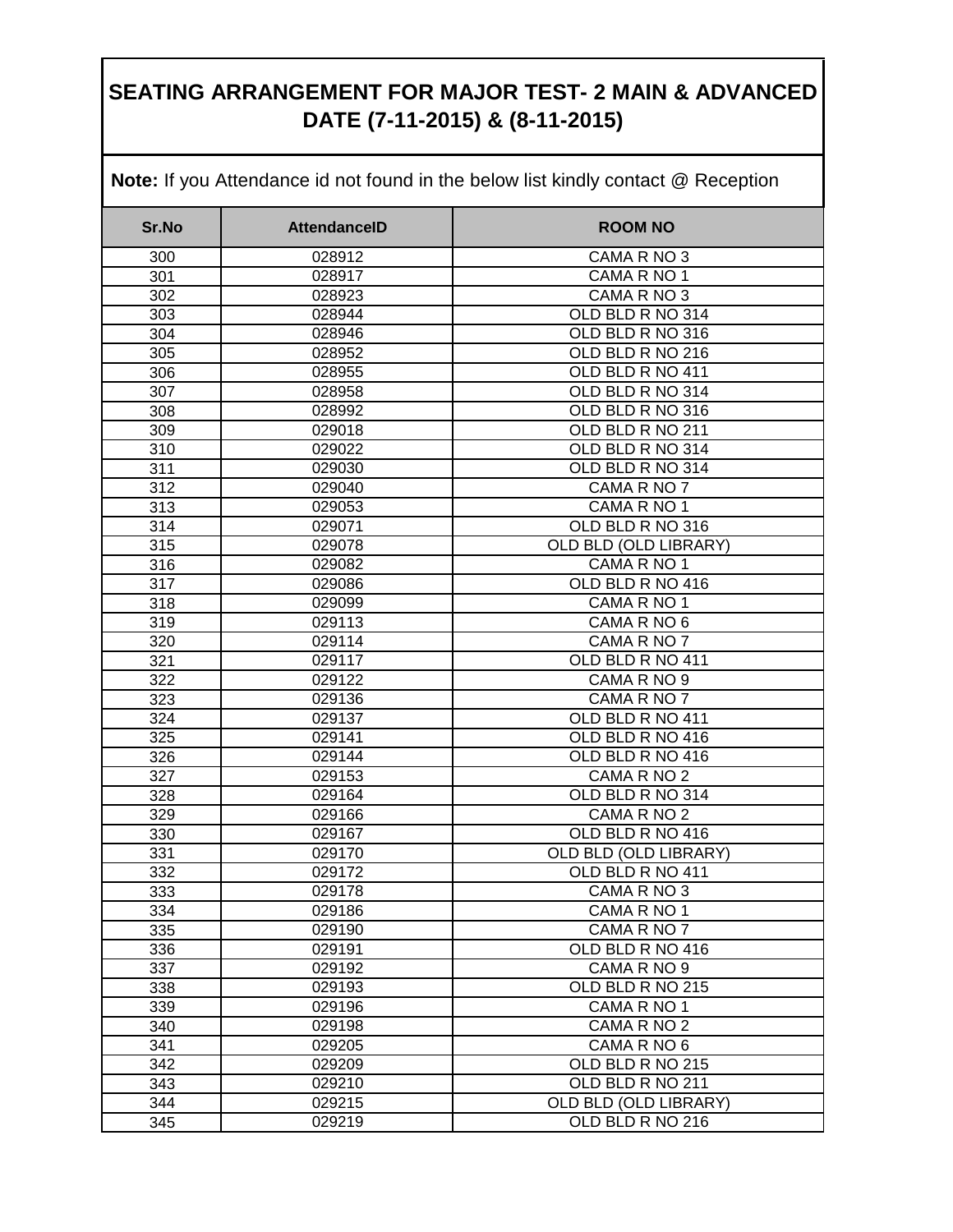|       | <b>Note:</b> If you Attendance id not found in the below list kindly contact @ Reception |                              |  |
|-------|------------------------------------------------------------------------------------------|------------------------------|--|
| Sr.No | <b>AttendanceID</b>                                                                      | <b>ROOM NO</b>               |  |
| 346   | 029231                                                                                   | CAMA R NO 6                  |  |
| 347   | 029237                                                                                   | OLD BLD R NO 314             |  |
| 348   | 029240                                                                                   | OLD BLD (OLD LIBRARY)        |  |
| 349   | 029241                                                                                   | CAMA R NO 2                  |  |
| 350   | 029245                                                                                   | OLD BLD R NO 316             |  |
| 351   | 029254                                                                                   | OLD BLD R NO 416             |  |
| 352   | 029255                                                                                   | CAMA R NO 8                  |  |
| 353   | 029261                                                                                   | OLD BLD R NO 211             |  |
| 354   | 029266                                                                                   | CAMA R NO 2                  |  |
| 355   | 029271                                                                                   | CAMA R NO 5                  |  |
| 356   | 029276                                                                                   | OLD BLD R NO 216             |  |
| 357   | 029281                                                                                   | OLD BLD R NO 215             |  |
| 358   | 029316                                                                                   | OLD BLD R NO 314             |  |
| 359   | 029331                                                                                   | OLD BLD R NO 216             |  |
| 360   | 029332                                                                                   | OLD BLD (OLD LIBRARY)        |  |
| 361   | 029333                                                                                   | CAMA R NO 6                  |  |
| 362   | 029343                                                                                   | OLD BLD R NO 314             |  |
| 363   | 029377                                                                                   | CAMA R NO 5                  |  |
| 364   | 029379                                                                                   | CAMA R NO 6                  |  |
| 365   | 029381                                                                                   | CAMA R NO 6                  |  |
| 366   | 029383                                                                                   | CAMA R NO 5                  |  |
| 367   | 029392                                                                                   | CAMA R NO 5                  |  |
| 368   | 029393                                                                                   | CAMA R NO 6                  |  |
| 369   | 029394                                                                                   | OLD BLD (OLD LIBRARY)        |  |
| 370   | 029407                                                                                   | OLD BLD R NO 216             |  |
| 371   | 029420                                                                                   | CAMA R NO 5                  |  |
| 372   | 029429                                                                                   | CAMA R NO 1                  |  |
| 373   | 029438                                                                                   | OLD BLD R NO 316             |  |
| 374   | 029480                                                                                   | OLD BLD R NO 314             |  |
| 375   | 029482                                                                                   | <b>OLD BLD (OLD LIBRARY)</b> |  |
| 376   | 029485                                                                                   | <b>OLD BLD (OLD LIBRARY)</b> |  |
| 377   | 029502                                                                                   | OLD BLD R NO 211             |  |
| 378   | 029503                                                                                   | OLD BLD R NO 211             |  |
| 379   | 029512                                                                                   | CAMA R NO 2                  |  |
| 380   | 029541                                                                                   | OLD BLD (OLD LIBRARY)        |  |
| 381   | 029545                                                                                   | OLD BLD R NO 416             |  |
| 382   | 029548                                                                                   | OLD BLD R NO 416             |  |
| 383   | 029558                                                                                   | OLD BLD R NO 411             |  |
| 384   | 029564                                                                                   | OLD BLD R NO 216             |  |
| 385   | 029571                                                                                   | OLD BLD R NO 211             |  |
| 386   | 029638                                                                                   | CAMA R NO 5                  |  |
| 387   | 029639                                                                                   | OLD BLD R NO 314             |  |
| 388   | 029643                                                                                   | CAMA R NO 8                  |  |
| 389   | 029645                                                                                   | CAMA R NO 7                  |  |
| 390   | 029650                                                                                   | OLD BLD R NO 211             |  |
| 391   | 029658                                                                                   | OLD BLD (OLD LIBRARY)        |  |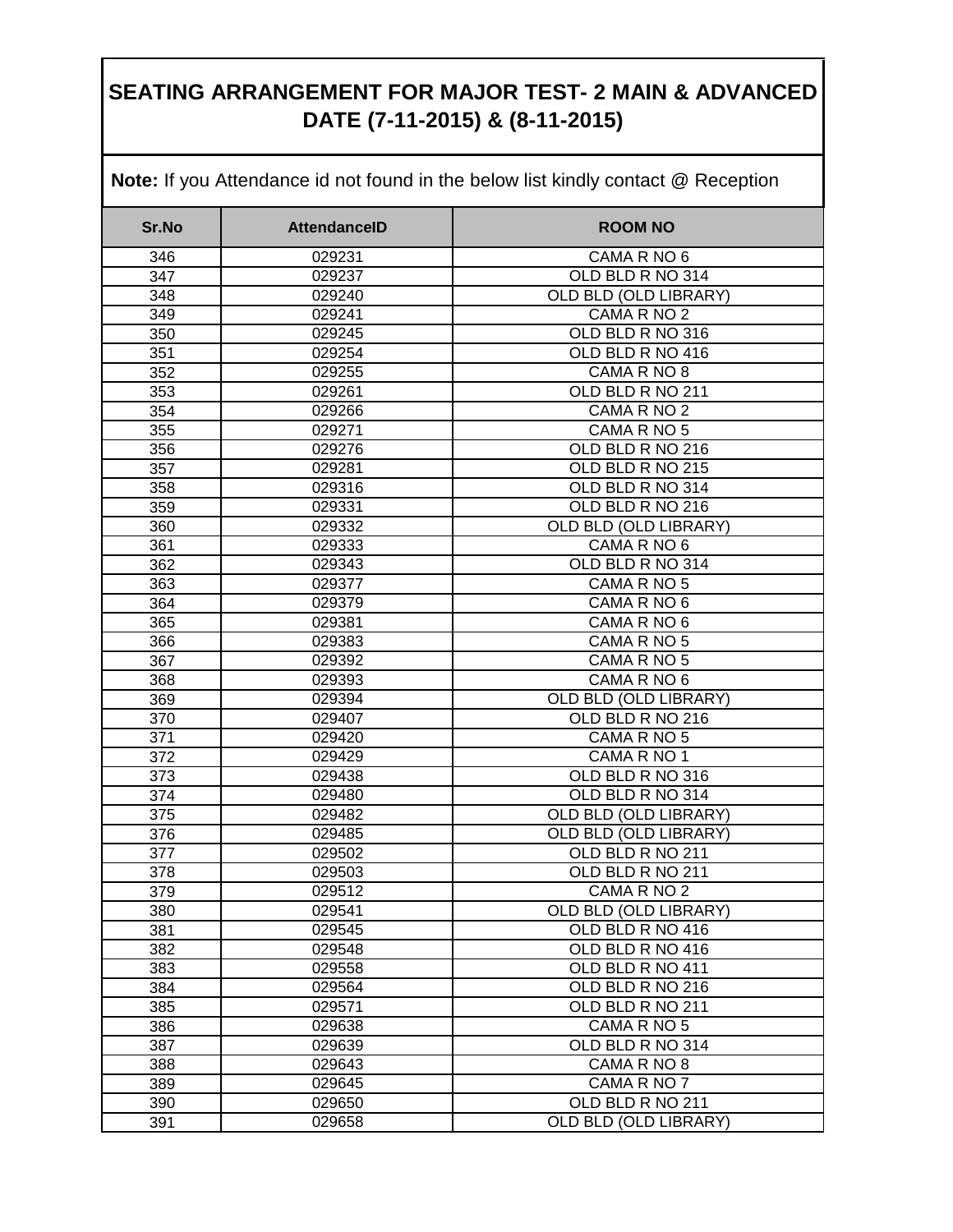| Sr.No      | <b>AttendanceID</b> | <b>ROOM NO</b>                       |
|------------|---------------------|--------------------------------------|
| 392        | 029663              | OLD BLD (OLD LIBRARY)                |
| 393        | 029671              | CAMA R NO 9                          |
| 394        | 029680              | <b>OLD BLD (OLD LIBRARY)</b>         |
| 395        | 029688              | OLD BLD R NO 211                     |
| 396        | 029721              | OLD BLD R NO 211                     |
| 397        | 029730              | OLD BLD R NO 216                     |
| 398        | 029774              | OLD BLD R NO 316                     |
| 399        | 029783              | CAMA R NO 3                          |
| 400        | 029835              | OLD BLD R NO 211                     |
| 401        | 029865              | CAMA R NO 8                          |
| 402        | 029964              | CAMA R NO 1                          |
| 403        | 029967              | OLD BLD R NO 416                     |
| 404        | 029973              | OLD BLD R NO 416                     |
| 405        | 029974              | CAMA R NO 2                          |
| 406        | 030017              | OLD BLD R NO 216                     |
| 407        | 030023              | OLD BLD R NO 314                     |
| 408        | 030030              | OLD BLD R NO 411                     |
| 409        | 030039              | CAMA R NO 5                          |
| 410        | 030045              | CAMA R NO 1                          |
| 411        | 030084              | CAMA R NO 2                          |
| 412        | 030102              | OLD BLD R NO 316                     |
| 413        | 030105              | OLD BLD R NO 411                     |
| 414        | 030124              | OLD BLD (OLD LIBRARY)                |
| 415        | 030147              | CAMA R NO 9                          |
| 416        | 030185              | CAMA R NO 2                          |
| 417        | 030197              | OLD BLD R NO 211                     |
| 418        | 030235              | OLD BLD R NO 215                     |
| 419        | 030246              | OLD BLD R NO 314                     |
| 420        | 030283              | CAMA R NO 3                          |
| 421        | 030291              | OLD BLD R NO 216                     |
| 422        | 030307              | CAMA R NO 9                          |
| 423        | 030312              | CAMA R NO 1                          |
| 424        | 030377              | OLD BLD R NO 314                     |
| 425        | 030388              | OLD BLD (OLD LIBRARY)                |
| 426        | 030403              | OLD BLD R NO 216                     |
| 427        | 030406              | OLD BLD R NO 216                     |
| 428        | 030434              | OLD BLD R NO 314                     |
| 429        | 030441              | CAMA R NO 9                          |
| 430        | 030448              | CAMA R NO 8                          |
| 431        | 030475              | OLD BLD R NO 416                     |
| 432        | 030497              | OLD BLD R NO 216                     |
| 433        | 030543              | CAMA R NO 9                          |
| 434        | 030545              | OLD BLD R NO 411                     |
| 435        | 030559              | CAMA R NO 6                          |
| 436<br>437 | 030569<br>030610    | OLD BLD R NO 411<br>OLD BLD R NO 316 |
|            |                     |                                      |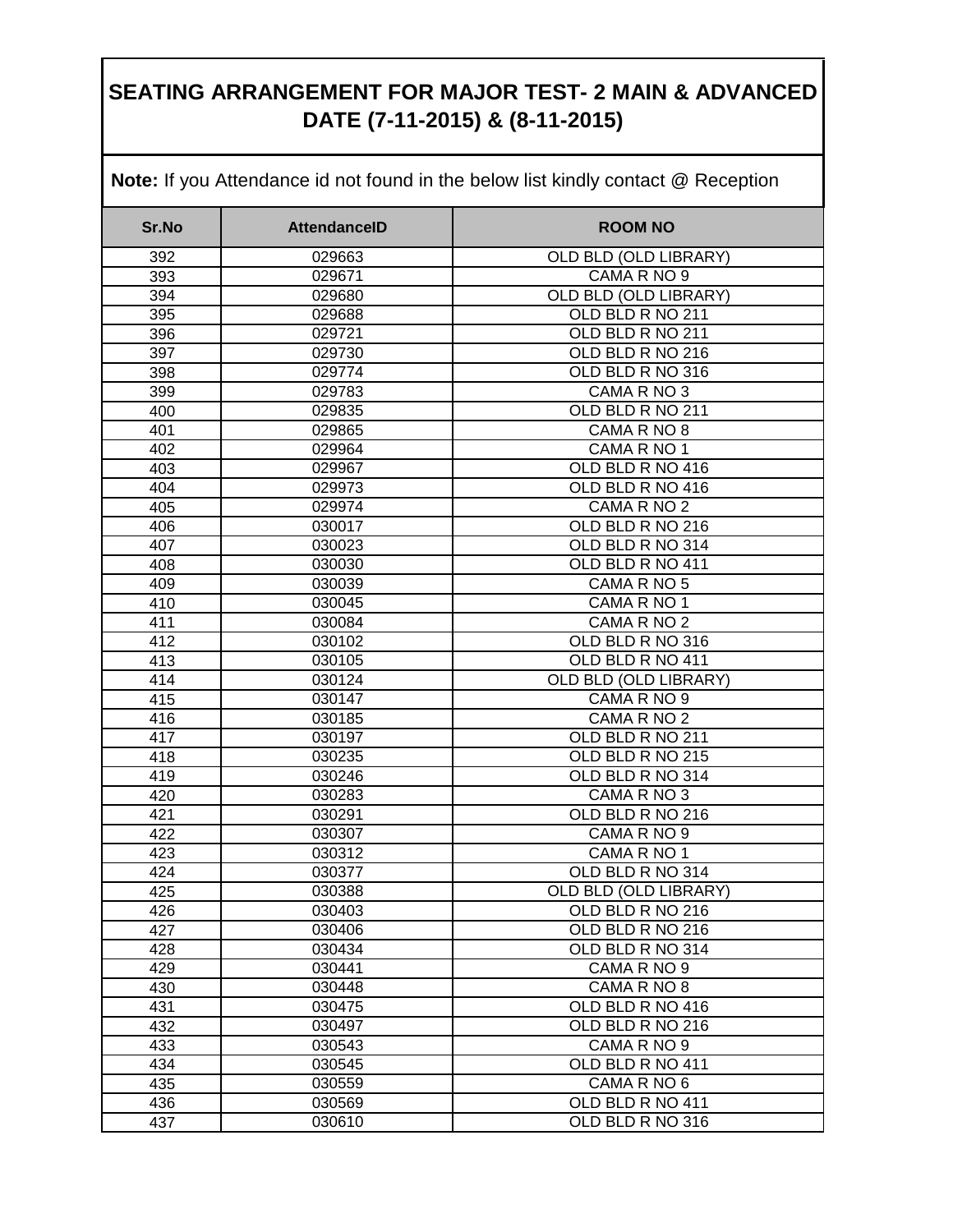| Sr.No | <b>AttendanceID</b> | <b>ROOM NO</b>        |
|-------|---------------------|-----------------------|
| 438   | 030611              | OLD BLD (OLD LIBRARY) |
| 439   | 030615              | OLD BLD R NO 216      |
| 440   | 030626              | OLD BLD R NO 314      |
| 441   | 030655              | CAMA R NO 8           |
| 442   | 030676              | OLD BLD R NO 216      |
| 443   | 030683              | CAMA R NO 8           |
| 444   | 030702              | OLD BLD R NO 216      |
| 445   | 030709              | CAMA R NO 6           |
| 446   | 030710              | OLD BLD (OLD LIBRARY) |
| 447   | 030762              | CAMA R NO 1           |
| 448   | 030763              | OLD BLD R NO 416      |
| 449   | 030764              | OLD BLD R NO 416      |
| 450   | 030813              | OLD BLD R NO 411      |
| 451   | 030822              | CAMA R NO 3           |
| 452   | 030849              | CAMA R NO 9           |
| 453   | 030932              | OLD BLD R NO 316      |
| 454   | 030934              | OLD BLD R NO 314      |
| 455   | 030954              | CAMA R NO 2           |
| 456   | 030955              | OLD BLD R NO 316      |
| 457   | 030994              | CAMA R NO 7           |
| 458   | 031001              | OLD BLD R NO 215      |
| 459   | 031002              | OLD BLD (OLD LIBRARY) |
| 460   | 031024              | CAMA R NO 7           |
| 461   | 031033              | CAMA R NO 5           |
| 462   | 031058              | CAMA R NO 8           |
| 463   | 031062              | CAMA R NO 9           |
| 464   | 031071              | OLD BLD R NO 416      |
| 465   | 031078              | CAMA R NO 5           |
| 466   | 031083              | OLD BLD R NO 416      |
| 467   | 031088              | CAMA R NO 8           |
| 468   | 031093              | OLD BLD R NO 314      |
| 469   | 031102              | OLD BLD R NO 211      |
| 470   | 031116              | CAMA R NO 7           |
| 471   | 031122              | OLD BLD R NO 211      |
| 472   | 031124              | OLD BLD R NO 216      |
| 473   | 031147              | CAMA R NO 7           |
| 474   | 031148              | CAMA R NO 7           |
| 475   | 031149              | CAMA R NO 9           |
| 476   | 031189              | CAMA R NO 6           |
| 477   | 031197              | CAMA R NO 1           |
| 478   | 031223              | OLD BLD R NO 411      |
| 479   | 031227              | CAMA R NO 5           |
| 480   | 031234              | CAMA R NO 1           |
| 481   | 031238              | OLD BLD R NO 416      |
| 482   | 031243              | CAMA R NO 2           |
| 483   | 031246              | CAMA R NO 2           |

**Note:** If you Attendance id not found in the below list kindly contact @ Reception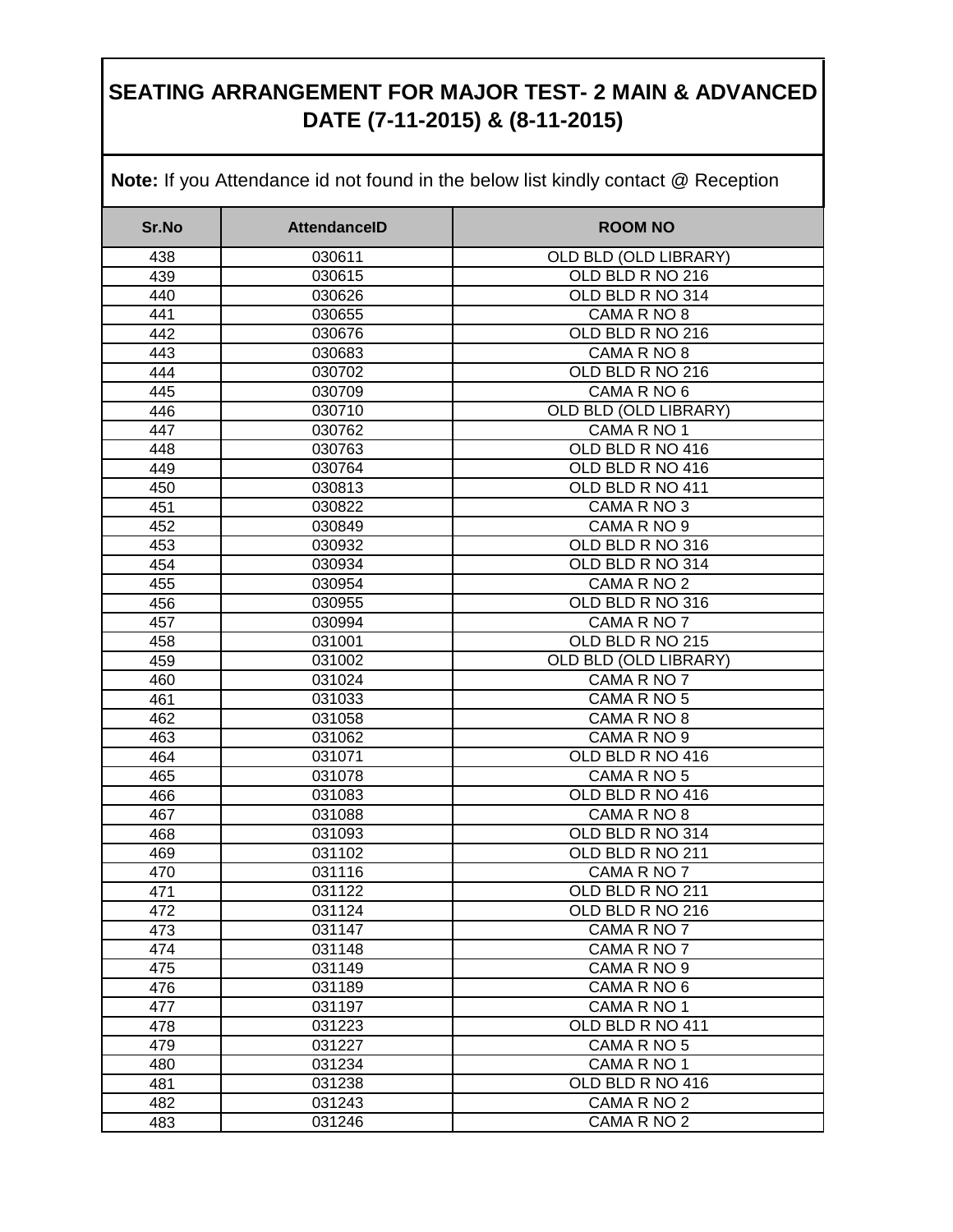|       | <b>Note:</b> If you Attendance id not found in the below list kindly contact @ Reception |                       |
|-------|------------------------------------------------------------------------------------------|-----------------------|
| Sr.No | <b>AttendanceID</b>                                                                      | <b>ROOM NO</b>        |
| 484   | 031249                                                                                   | CAMA R NO 8           |
| 485   | 031255                                                                                   | OLD BLD (OLD LIBRARY) |
| 486   | 031257                                                                                   | CAMA R NO 5           |
| 487   | 031263                                                                                   | CAMA R NO 6           |
| 488   | 031269                                                                                   | CAMA R NO 8           |
| 489   | 031280                                                                                   | CAMA R NO 3           |
| 490   | 031281                                                                                   | OLD BLD R NO 416      |
| 491   | 031285                                                                                   | CAMA R NO 2           |
| 492   | 031290                                                                                   | CAMA R NO 8           |
| 493   | 031299                                                                                   | CAMA R NO 1           |
| 494   | 031301                                                                                   | OLD BLD R NO 316      |
| 495   | 031311                                                                                   | CAMA R NO 6           |
| 496   | 031317                                                                                   | OLD BLD R NO 211      |
| 497   | 031322                                                                                   | OLD BLD R NO 314      |
| 498   | 031325                                                                                   | OLD BLD R NO 211      |
| 499   | 031329                                                                                   | CAMA R NO 1           |
| 500   | 031333                                                                                   | OLD BLD R NO 316      |
| 501   | 031348                                                                                   | OLD BLD R NO 411      |
| 502   | 031364                                                                                   | CAMA R NO 9           |
| 503   | 031398                                                                                   | OLD BLD R NO 211      |
| 504   | 031405                                                                                   | CAMA R NO 8           |
| 505   | 031406                                                                                   | CAMA R NO 5           |
| 506   | 031410                                                                                   | CAMA R NO 6           |
| 507   | 031427                                                                                   | OLD BLD R NO 316      |
| 508   | 031437                                                                                   | OLD BLD R NO 314      |
| 509   | 031438                                                                                   | CAMA R NO 5           |
| 510   | 031442                                                                                   | OLD BLD R NO 416      |
| 511   | 031459                                                                                   | OLD BLD (OLD LIBRARY) |
| 512   | 031467                                                                                   | OLD BLD R NO 411      |
| 513   | 031502                                                                                   | OLD BLD R NO 416      |
| 514   | 031513                                                                                   | OLD BLD R NO 411      |
| 515   | 031525                                                                                   | OLD BLD R NO 411      |
| 516   | 031529                                                                                   | CAMA R NO 6           |
| 517   | 031532                                                                                   | CAMA R NO 6           |
| 518   | 031548                                                                                   | OLD BLD R NO 211      |
| 519   | 031549                                                                                   | OLD BLD (OLD LIBRARY) |
| 520   | 031551                                                                                   | CAMA R NO 5           |
| 521   | 031558                                                                                   | CAMA R NO 7           |
| 522   | 031593                                                                                   | CAMA R NO 8           |
| 523   | 031595                                                                                   | OLD BLD R NO 316      |
| 524   | 031600                                                                                   | OLD BLD R NO 314      |
| 525   | 031606                                                                                   | CAMA R NO 6           |
| 526   | 031609                                                                                   | CAMA R NO 9           |
| 527   | 031621                                                                                   | CAMA R NO 2           |
| 528   | 031623                                                                                   | OLD BLD R NO 314      |
| 529   | 031625                                                                                   | CAMA R NO 6           |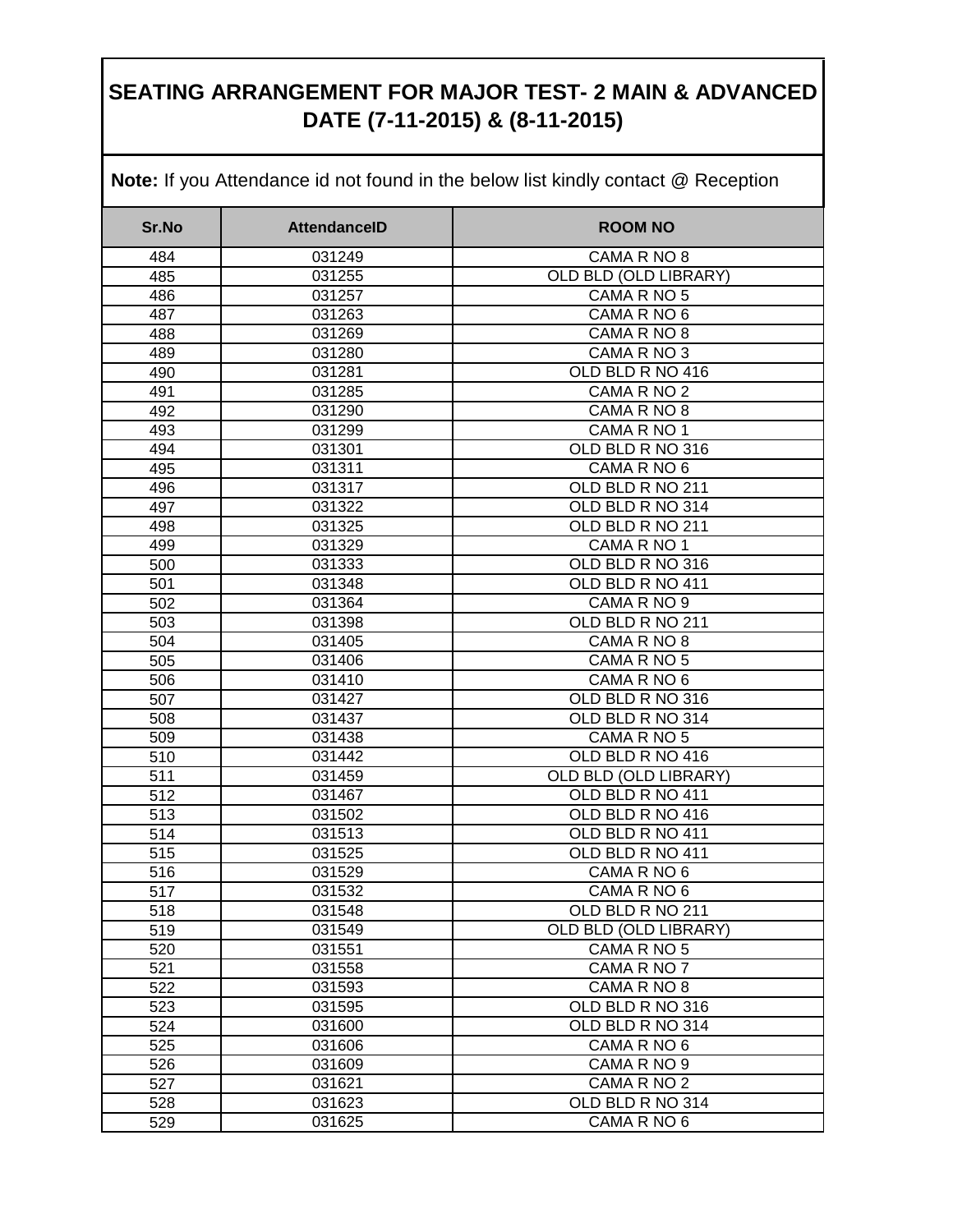|       | <b>Note:</b> If you Attendance id not found in the below list kindly contact @ Reception |                       |
|-------|------------------------------------------------------------------------------------------|-----------------------|
| Sr.No | <b>AttendanceID</b>                                                                      | <b>ROOM NO</b>        |
| 530   | 031638                                                                                   | OLD BLD R NO 216      |
| 531   | 031656                                                                                   | OLD BLD R NO 316      |
| 532   | 031681                                                                                   | OLD BLD R NO 216      |
| 533   | 031733                                                                                   | CAMA R NO 2           |
| 534   | 031736                                                                                   | CAMA R NO 7           |
| 535   | 031762                                                                                   | OLD BLD (OLD LIBRARY) |
| 536   | 031766                                                                                   | CAMA R NO 8           |
| 537   | 031781                                                                                   | CAMA R NO 7           |
| 538   | 031800                                                                                   | OLD BLD R NO 316      |
| 539   | 031819                                                                                   | OLD BLD R NO 411      |
| 540   | 031820                                                                                   | CAMA R NO 9           |
| 541   | 031827                                                                                   | OLD BLD R NO 314      |
| 542   | 031830                                                                                   | CAMA R NO 2           |
| 543   | 031831                                                                                   | CAMA R NO 5           |
| 544   | 031868                                                                                   | OLD BLD R NO 316      |
| 545   | 031872                                                                                   | CAMA R NO 9           |
| 546   | 031955                                                                                   | CAMA R NO 6           |
| 547   | 031956                                                                                   | CAMA R NO 7           |
| 548   | 031957                                                                                   | OLD BLD (OLD LIBRARY) |
| 549   | 031959                                                                                   | CAMA R NO 1           |
| 550   | 032044                                                                                   | CAMA R NO 7           |
| 551   | 032047                                                                                   | CAMA R NO 6           |
| 552   | 032048                                                                                   | OLD BLD R NO 215      |
| 553   | 032077                                                                                   | CAMA R NO 2           |
| 554   | 032080                                                                                   | CAMA R NO 5           |
| 555   | 032085                                                                                   | CAMA R NO 2           |
| 556   | 032101                                                                                   | OLD BLD R NO 215      |
| 557   | 032103                                                                                   | CAMA R NO 9           |
| 558   | 032104                                                                                   | OLD BLD R NO 411      |
| 559   | 032121                                                                                   | CAMA R NO 2           |
| 560   | 032124                                                                                   | OLD BLD R NO 314      |
| 561   | 032126                                                                                   | CAMA R NO 9           |
| 562   | 032129                                                                                   | CAMA R NO 9           |
| 563   | 032138                                                                                   | CAMA R NO 2           |
| 564   | 032142                                                                                   | CAMA R NO 5           |
| 565   | 032144                                                                                   | CAMA R NO 9           |
| 566   | 032146                                                                                   | OLD BLD R NO 216      |
| 567   | 032147                                                                                   | OLD BLD R NO 411      |
| 568   | 032150                                                                                   | CAMA R NO 9           |
| 569   | 032152                                                                                   | OLD BLD R NO 216      |
| 570   | 032154                                                                                   | OLD BLD R NO 216      |
| 571   | 032156                                                                                   | OLD BLD R NO 211      |
| 572   | 032160                                                                                   | CAMA R NO 5           |
| 573   | 032166                                                                                   | CAMA R NO 1           |
| 574   | 032172                                                                                   | OLD BLD (OLD LIBRARY) |
| 575   | 032179                                                                                   | OLD BLD R NO 316      |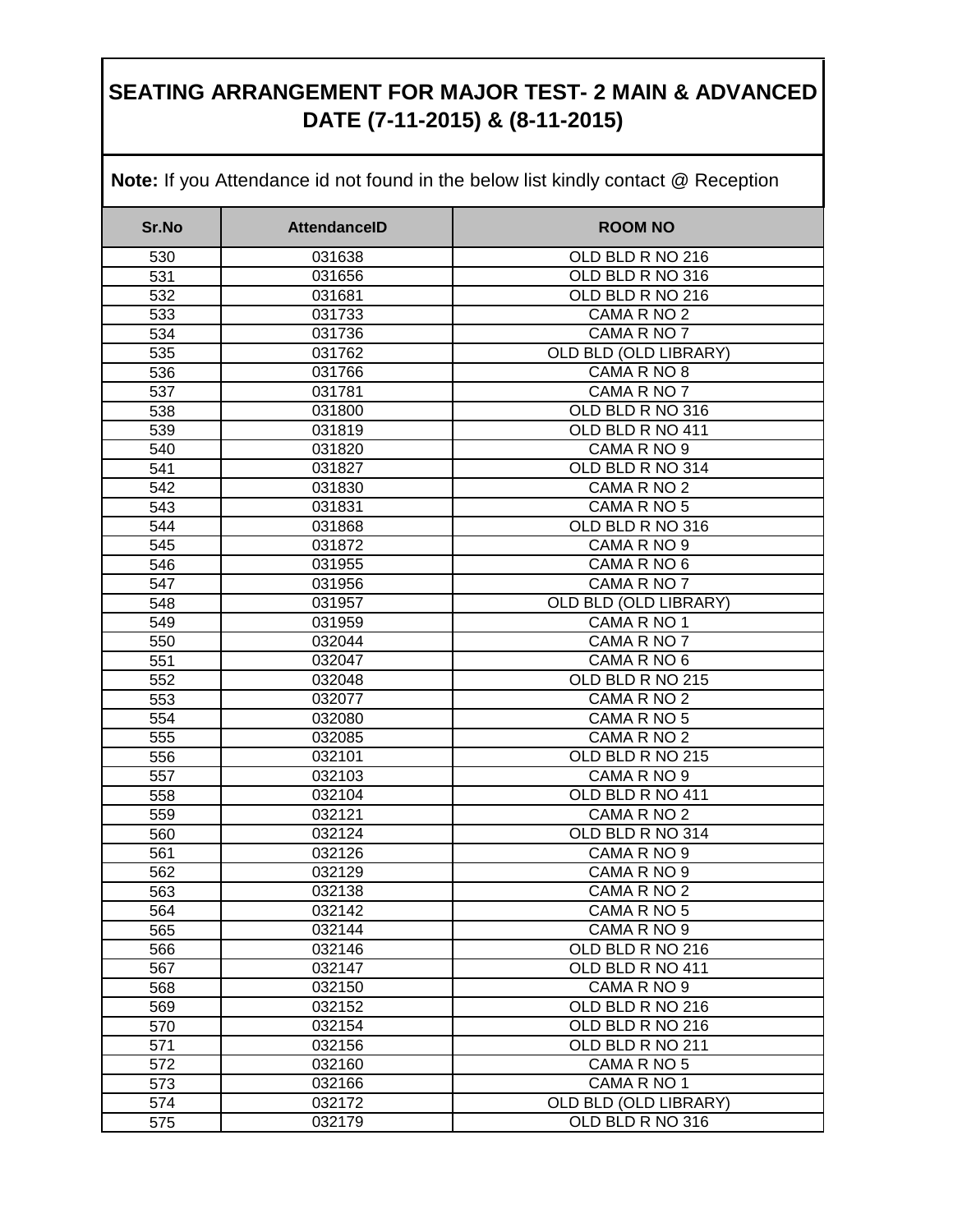| Sr.No | <b>AttendanceID</b> | <b>ROOM NO</b>               |
|-------|---------------------|------------------------------|
| 576   | 032182              | OLD BLD (OLD LIBRARY)        |
| 577   | 032197              | CAMA R NO 8                  |
| 578   | 032204              | OLD BLD R NO 216             |
| 579   | 032209              | CAMA R NO 8                  |
| 580   | 032214              | <b>OLD BLD (OLD LIBRARY)</b> |
| 581   | 032216              | CAMA R NO 1                  |
| 582   | 032218              | CAMA R NO 2                  |
| 583   | 032230              | OLD BLD R NO 314             |
| 584   | 032235              | OLD BLD R NO 411             |
| 585   | 032238              | CAMA R NO 9                  |
| 586   | 032242              | CAMA R NO 9                  |
| 587   | 032243              | OLD BLD R NO 211             |
| 588   | 032247              | CAMA R NO 6                  |
| 589   | 032249              | CAMA R NO 8                  |
| 590   | 032254              | CAMA R NO 1                  |
| 591   | 032255              | OLD BLD R NO 216             |
| 592   | 032258              | OLD BLD R NO 216             |
| 593   | 032259              | CAMA R NO 5                  |
| 594   | 032263              | OLD BLD R NO 416             |
| 595   | 032264              | OLD BLD R NO 314             |
| 596   | 032269              | CAMA R NO 3                  |
| 597   | 032270              | CAMA R NO 5                  |
| 598   | 032281              | CAMA R NO 5                  |
| 599   | 032286              | OLD BLD R NO 314             |
| 600   | 032288              | OLD BLD R NO 211             |
| 601   | 032294              | CAMA R NO 5                  |
| 602   | 032296              | CAMA R NO 8                  |
| 603   | 032304              | OLD BLD (OLD LIBRARY)        |
| 604   | 032305              | OLD BLD R NO 211             |
| 605   | 032310              | OLD BLD R NO 416             |
| 606   | 032319              | CAMA R NO 1                  |
| 607   | 032320              | CAMA R NO 9                  |
| 608   | 032323              | OLD BLD R NO 211             |
| 609   | 032329              | OLD BLD R NO 316             |
| 610   | 032338              | OLD BLD R NO 416             |
| 611   | 032361              | CAMA R NO 5                  |
| 612   | 032380              | CAMA R NO 6                  |
| 613   | 032394              | OLD BLD R NO 416             |
| 614   | 032395              | CAMA R NO 1                  |
| 615   | 032420              | CAMA R NO 8                  |
| 616   | 032431              | CAMA R NO 3                  |
| 617   | 032468              | CAMA R NO 5                  |
| 618   | 032470              | CAMA R NO 2                  |
| 619   | 032485              | CAMA R NO 8                  |
| 620   | 032534              | CAMA R NO 1                  |
| 621   | 032547              | OLD BLD R NO 314             |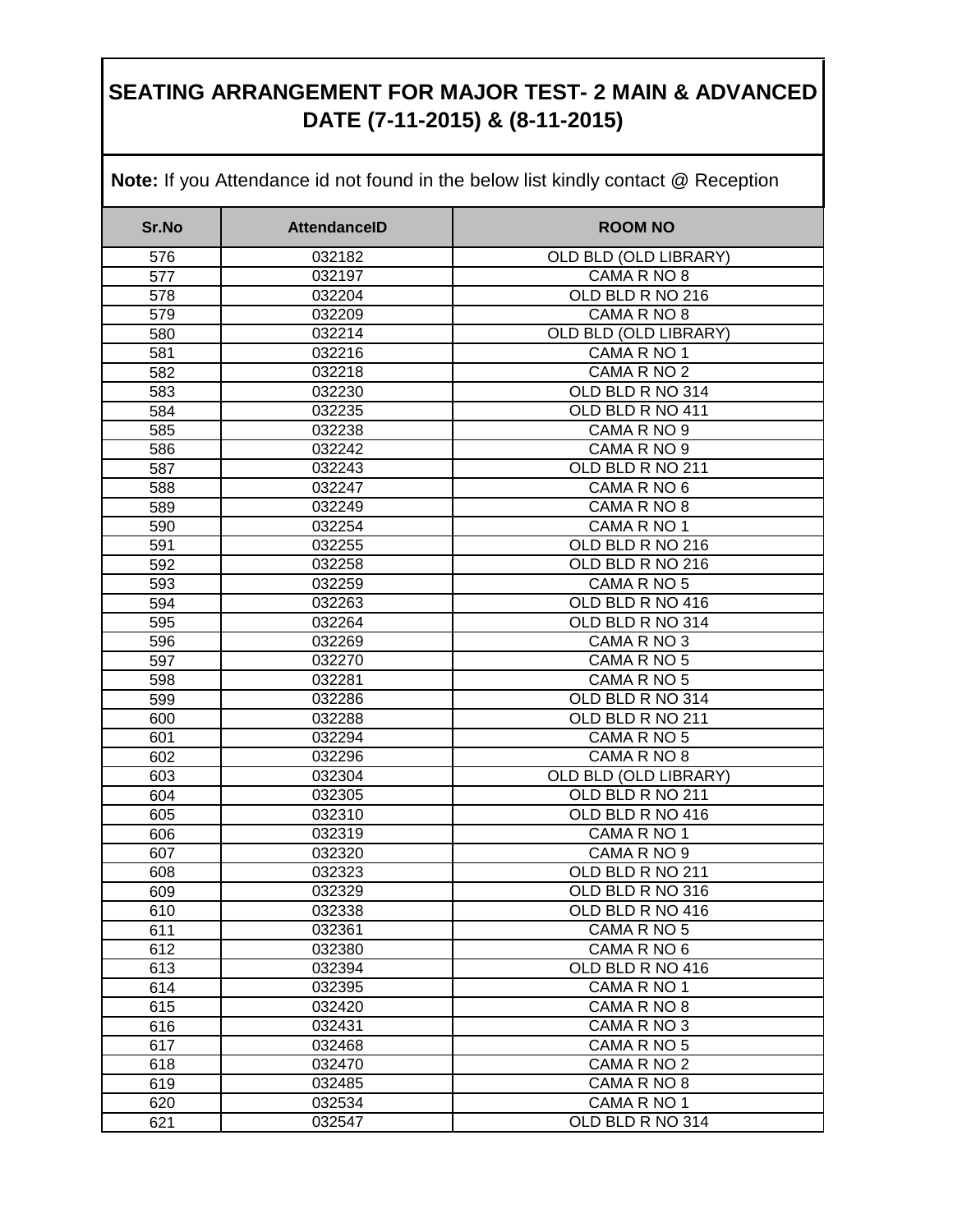| Sr.No | <b>AttendanceID</b> | <b>ROOM NO</b>   |
|-------|---------------------|------------------|
|       |                     |                  |
| 622   | 032555              | CAMA R NO 9      |
| 623   | 032565              | CAMA R NO 7      |
| 624   | 032584              | OLD BLD R NO 211 |
| 625   | 032585              | OLD BLD R NO 411 |
| 626   | 032613              | OLD BLD R NO 314 |
| 627   | 032616              | CAMA R NO 9      |
| 628   | 032629              | CAMA R NO 6      |
| 629   | 032643              | CAMA R NO 9      |
| 630   | 032654              | OLD BLD R NO 216 |
| 631   | 032668              | CAMA R NO 5      |
| 632   | 032680              | CAMA R NO 8      |
| 633   | 032720              | OLD BLD R NO 416 |
| 634   | 032723              | CAMA R NO 7      |
| 635   | 032742              | OLD BLD R NO 216 |
| 636   | 032758              | OLD BLD R NO 314 |
| 637   | 032765              | OLD BLD R NO 216 |
| 638   | 032783              | OLD BLD R NO 416 |
| 639   | 032797              | OLD BLD R NO 211 |
| 640   | 032800              | CAMA R NO 6      |
| 641   | 032830              | CAMA R NO 1      |
| 642   | 032833              | OLD BLD R NO 215 |
| 643   | 032838              | CAMA R NO 5      |
| 644   | 032839              | OLD BLD R NO 411 |
| 645   | 032842              | CAMA R NO 5      |
| 646   | 032844              | OLD BLD R NO 215 |
| 647   | 032848              | OLD BLD R NO 314 |
| 648   | 032863              | OLD BLD R NO 411 |
| 649   | 032902              | OLD BLD R NO 416 |
| 650   | 032913              | OLD BLD R NO 314 |
| 651   | 032948              | OLD BLD R NO 416 |
| 652   | 032958              | OLD BLD R NO 216 |
| 653   | 032971              | OLD BLD R NO 316 |
| 654   | 033003              | OLD BLD R NO 211 |
| 655   | 033040              | OLD BLD R NO 416 |
| 656   | 033078              | CAMA R NO 7      |
| 657   | 033109              | CAMA R NO 5      |
| 658   | 033173              | OLD BLD R NO 316 |
| 659   | 033190              | OLD BLD R NO 416 |
| 660   | 033193              | CAMA R NO 2      |
| 661   | 033198              | OLD BLD R NO 316 |
| 662   | 033219              | CAMA R NO 5      |
| 663   | 033231              | OLD BLD R NO 316 |
| 664   | 033238              | CAMA R NO 9      |
| 665   | 033252              | OLD BLD R NO 316 |
| 666   | 033256              | CAMA R NO 1      |
| 667   | 033264              | OLD BLD R NO 411 |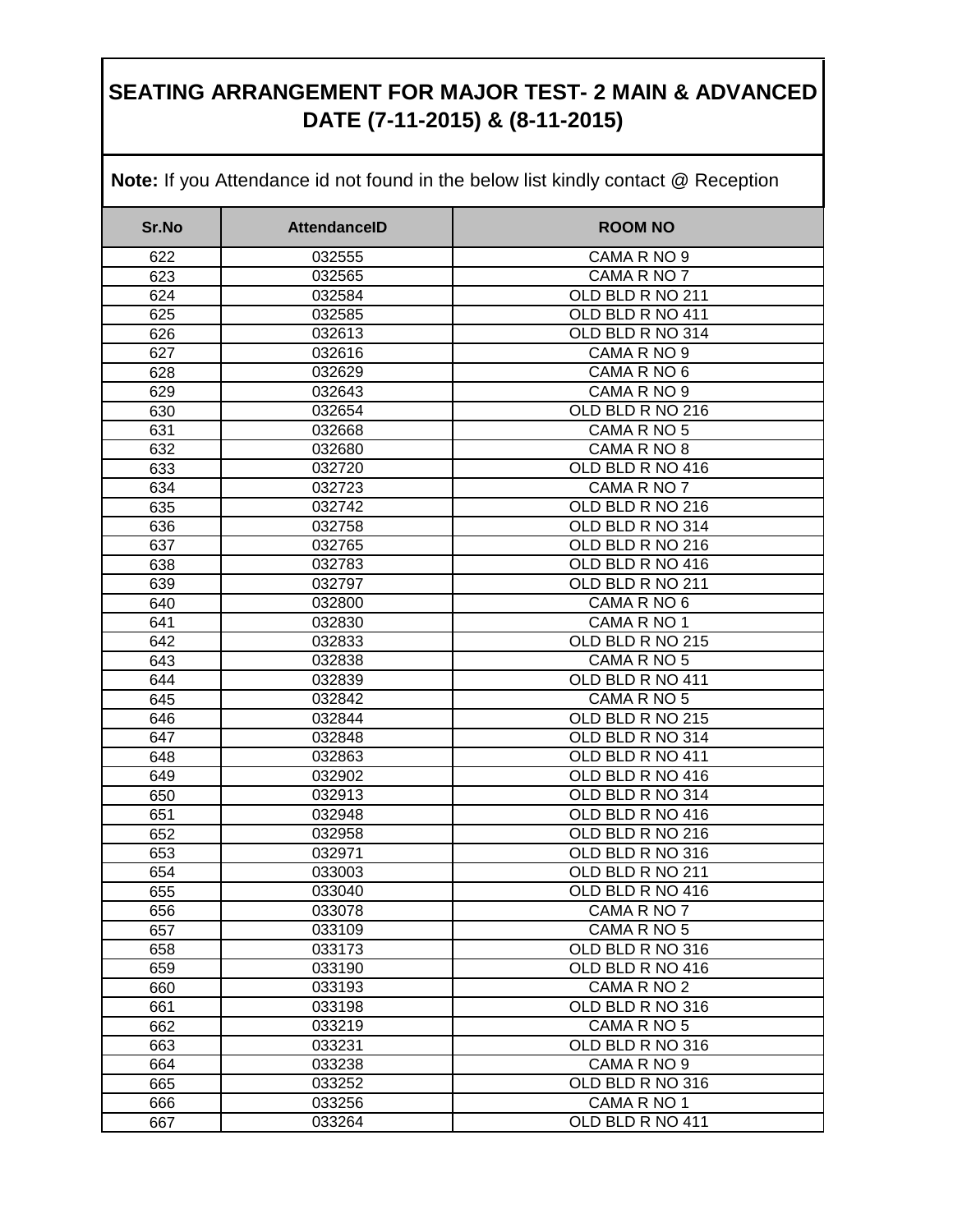|       | <b>Note:</b> If you Attendance id not found in the below list kindly contact @ Reception |                              |
|-------|------------------------------------------------------------------------------------------|------------------------------|
| Sr.No | <b>AttendanceID</b>                                                                      | <b>ROOM NO</b>               |
| 668   | 033272                                                                                   | CAMA R NO 1                  |
| 669   | 033273                                                                                   | CAMA R NO 7                  |
| 670   | 033312                                                                                   | OLD BLD R NO 411             |
| 671   | 033321                                                                                   | OLD BLD R NO 411             |
| 672   | 033329                                                                                   | OLD BLD R NO 211             |
| 673   | 033330                                                                                   | OLD BLD R NO 416             |
| 674   | 033341                                                                                   | OLD BLD R NO 316             |
| 675   | 033348                                                                                   | CAMA R NO 3                  |
| 676   | 033350                                                                                   | OLD BLD (OLD LIBRARY)        |
| 677   | 033355                                                                                   | OLD BLD R NO 416             |
| 678   | 033360                                                                                   | OLD BLD R NO 416             |
| 679   | 033361                                                                                   | CAMA R NO 7                  |
| 680   | 033370                                                                                   | OLD BLD R NO 211             |
| 681   | 033383                                                                                   | OLD BLD R NO 215             |
| 682   | 033402                                                                                   | CAMA R NO 6                  |
| 683   | 033403                                                                                   | CAMA R NO 9                  |
| 684   | 033404                                                                                   | CAMA R NO 8                  |
| 685   | 033408                                                                                   | OLD BLD R NO 215             |
| 686   | 033414                                                                                   | OLD BLD (OLD LIBRARY)        |
| 687   | 033418                                                                                   | CAMA R NO 7                  |
| 688   | 033429                                                                                   | CAMA R NO 9                  |
| 689   | 033431                                                                                   | OLD BLD R NO 211             |
| 690   | 033435                                                                                   | OLD BLD R NO 211             |
| 691   | 033444                                                                                   | CAMA R NO 7                  |
| 692   | 033447                                                                                   | CAMA R NO 6                  |
| 693   | 033466                                                                                   | CAMA R NO 1                  |
| 694   | 033469                                                                                   | OLD BLD R NO 211             |
| 695   | 033481                                                                                   | OLD BLD R NO 211             |
| 696   | 033482                                                                                   | OLD BLD R NO 211             |
| 697   | 033483                                                                                   | OLD BLD R NO 314             |
| 698   | 033485                                                                                   | OLD BLD R NO 211             |
| 699   | 033491                                                                                   | CAMA R NO 2                  |
| 700   | 033493                                                                                   | OLD BLD R NO 416             |
| 701   | 033494                                                                                   | OLD BLD R NO 411             |
| 702   | 033512                                                                                   | CAMA R NO 1                  |
| 703   | 033519                                                                                   | CAMA R NO 7                  |
| 704   | 033522                                                                                   | OLD BLD R NO 211             |
| 705   | 033527                                                                                   | OLD BLD R NO 411             |
| 706   | 033534                                                                                   | OLD BLD R NO 211             |
| 707   | 033556                                                                                   | CAMA R NO 6                  |
| 708   | 033573                                                                                   | CAMA R NO 3                  |
| 709   | 033666                                                                                   | CAMA R NO 5                  |
| 710   | 033680                                                                                   | <b>OLD BLD (OLD LIBRARY)</b> |
| 711   | 033682                                                                                   | OLD BLD R NO 316             |
| 712   | 033689                                                                                   | OLD BLD R NO 416             |
| 713   | 033695                                                                                   | OLD BLD R NO 216             |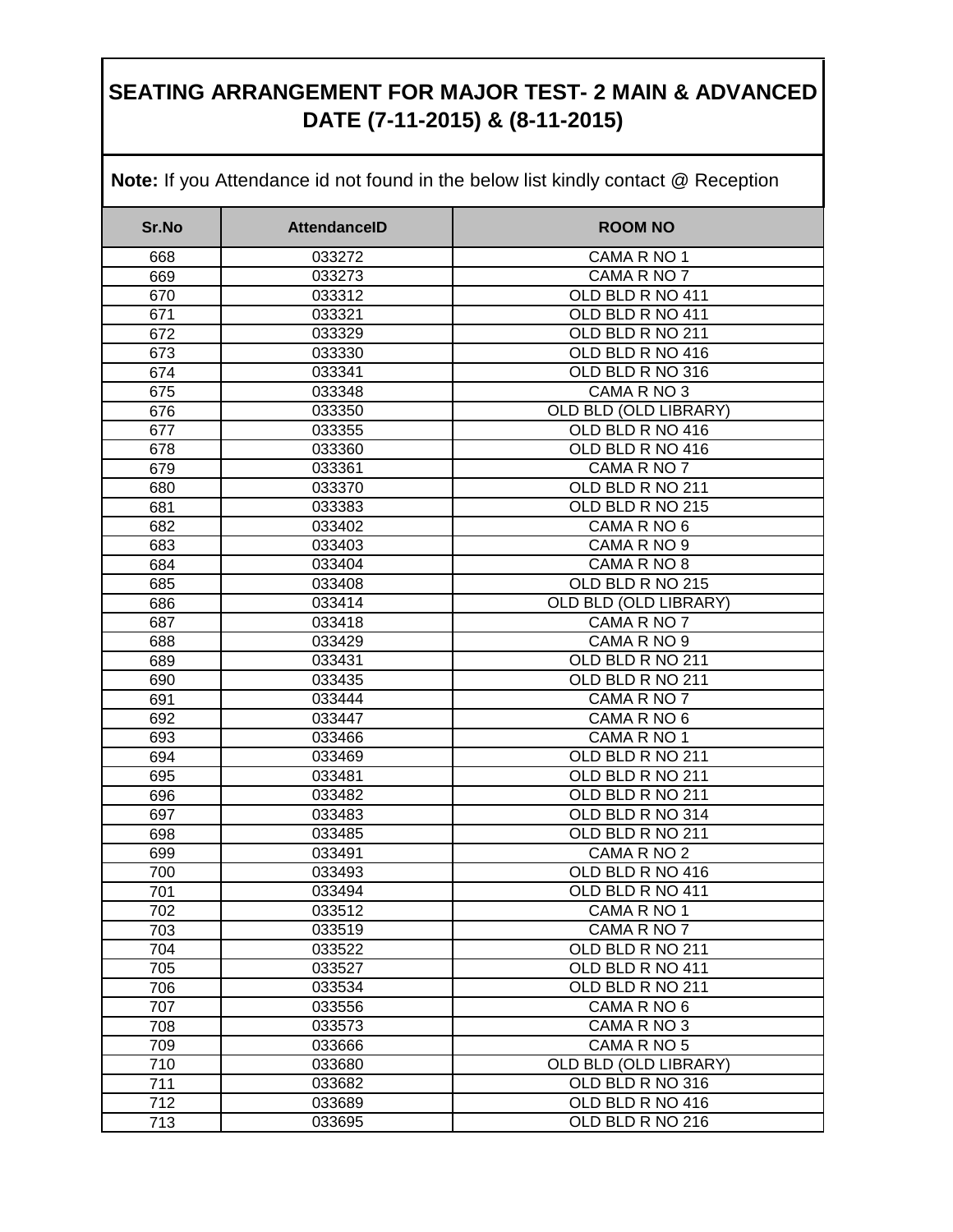| Sr.No            | <b>AttendanceID</b> | <b>ROOM NO</b>               |
|------------------|---------------------|------------------------------|
| 714              | 033699              | OLD BLD R NO 416             |
| $\overline{715}$ | 033705              | CAMA R NO 1                  |
| 716              | 033710              | CAMA R NO 5                  |
| 717              | 033711              | OLD BLD R NO 411             |
| 718              | 033712              | <b>OLD BLD (OLD LIBRARY)</b> |
| 719              | 033714              | CAMA R NO 8                  |
| 720              | 033721              | <b>OLD BLD (OLD LIBRARY)</b> |
| 721              | 033735              | CAMA R NO 2                  |
| 722              | 033750              | CAMA R NO 5                  |
| 723              | 033758              | CAMA R NO 6                  |
| 724              | 033767              | OLD BLD (OLD LIBRARY)        |
| 725              | 033789              | OLD BLD R NO 216             |
| 726              | 033799              | OLD BLD R NO 216             |
| 727              | 033801              | CAMA R NO 6                  |
| 728              | 033806              | OLD BLD R NO 416             |
| 729              | 033834              | OLD BLD R NO 416             |
| 730              | 033836              | OLD BLD R NO 314             |
| 731              | 033839              | CAMA R NO 6                  |
| 732              | 033841              | CAMA R NO 8                  |
| 733              | 033845              | OLD BLD R NO 314             |
| 734              | 033866              | CAMA R NO 1                  |
| 735              | 033867              | CAMA R NO 7                  |
| 736              | 033927              | OLD BLD R NO 211             |
| 737              | 033938              | CAMA R NO 7                  |
| 738              | 033942              | CAMA R NO 2                  |
| 739              | 033963              | OLD BLD R NO 211             |
| 740              | 033964              | CAMA R NO 6                  |
| 741              | 033966              | CAMA R NO 5                  |
| 742              | 033973              | OLD BLD R NO 316             |
| 743              | 033982              | OLD BLD R NO 411             |
| 744              | 033988              | CAMA R NO 6                  |
| 745              | 034009              | OLD BLD R NO 211             |
| 746              | 034078              | CAMA R NO 8                  |
| 747              | 034080              | CAMA R NO 1                  |
| 748              | 034088              | CAMA R NO 6                  |
| 749              | 034107              | OLD BLD R NO 215             |
| 750              | 034111              | CAMA R NO 7                  |
| 751              | 034207              | OLD BLD (OLD LIBRARY)        |
| 752              | 034232              | CAMA R NO 5                  |
| 753              | 034233              | CAMA R NO 6                  |
| 754              | 034236              | CAMA R NO 7                  |
| 755              | 034241              | CAMA R NO 8                  |
| 756              | 034246              | CAMA R NO 2                  |
| 757              | 034250              | CAMA R NO 1                  |
| 758              | 034257              | CAMA R NO 6                  |
| 759              | 034278              | CAMA R NO 7                  |